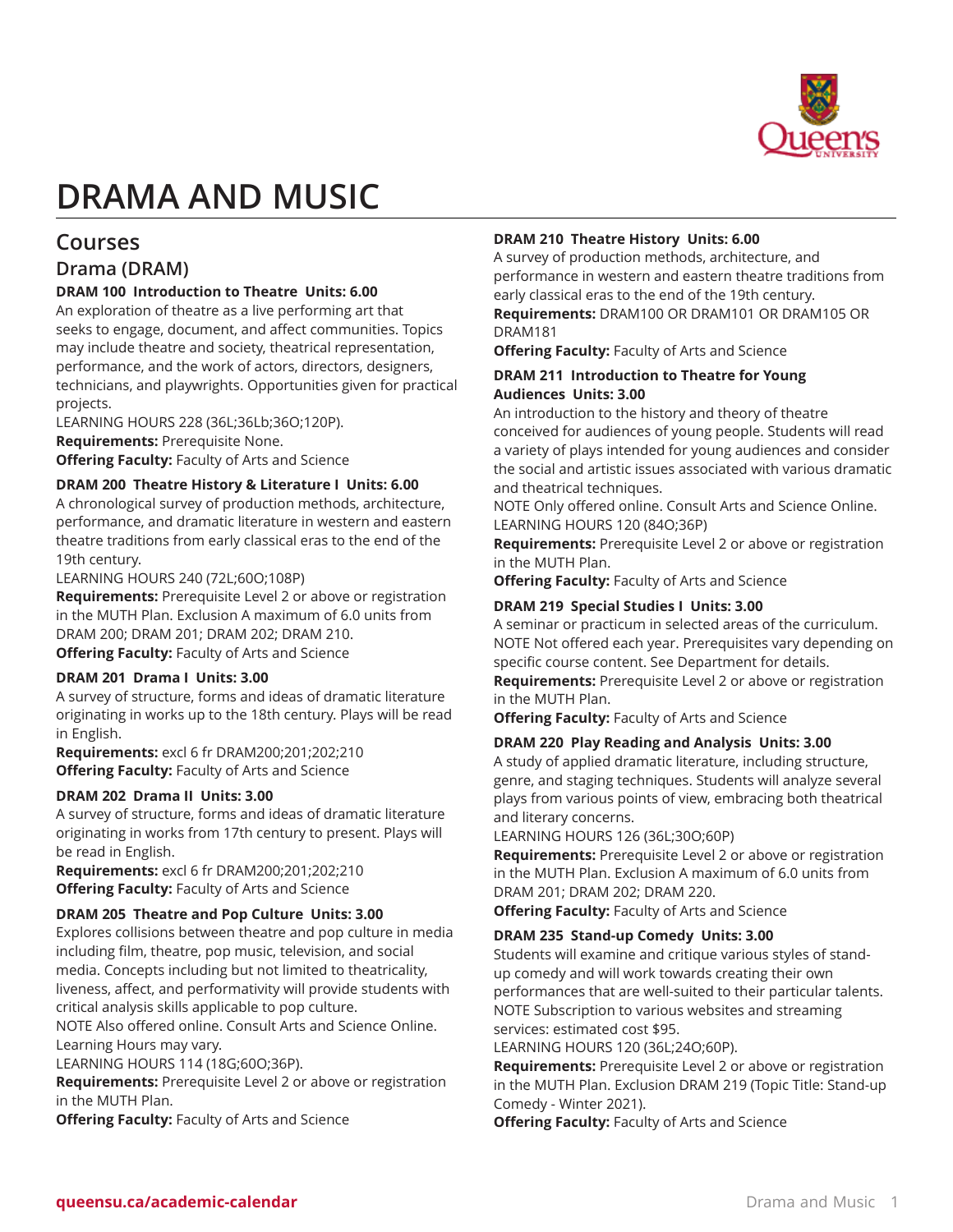

# **DRAM 236 Public Presentation Units: 3.00**

An introduction to the principles and skills of preparing and delivering effective oral presentations. Using acting techniques and the principles of theatre, students will explore confidence building, vocal and physical dynamics as well as creative expression.

LEARNING HOURS 108 (36G;36Pc;36P). **Requirements:** Prerequisite Level 2 or above. **Offering Faculty:** Faculty of Arts and Science

# **DRAM 237 Elementary Acting I - The Actor's Instrument Units: 3.00**

A practical introduction to the fundamental skills and techniques of acting, involving an appreciation of the interdependence of the actor's body, voice, intellect, feeling, and cultural context.

LEARNING HOURS 120 (36Pc; 84P).

**Requirements:** Prerequisite (Level 2 or above and registration in a COCA, DRAM, MAPP, or MUSC Plan) or registration in the MUTH Plan. Exclusion A maximum of 6.0 units from DRAM 237; DRAM 238; DRAM 239. **Offering Faculty:** Faculty of Arts and Science

# **DRAM 238 Elementary Acting II - Theories and Styles of Acting Units: 3.00**

A practical introduction to various theories and styles of acting, involving the exploration of various approaches to the cultural and period context of performance.

NOTE Priority enrolment given to students in a DRAM or STSC/MAPP Plan.

LEARNING HOURS 120 (36Pc;84P).

**Requirements:** Prerequisite (Level 2 or above and 6.0 units from DRAM 100; BISC 100; BISC 101) or registration in the MUTH Plan. Exclusion A maximum of 6.0 units from DRAM 237; DRAM 238; DRAM 239.

**Offering Faculty:** Faculty of Arts and Science

# **DRAM 239 Special Topics in Performance I Units: 3.00**

Practical work in selected areas of performance. Not offered every year.

NOTE Priority enrolment given to students in a DRAM Plan. LEARNING HOURS 120 (36Pc;84P).

**Requirements:** Prerequisite (Level 2 or above and 6.0 units from DRAM 100; BISC 100; BISC 101) or registration in the MUTH Plan. Exclusion A maximum of 6.0 units from DRAM 237; DRAM 238; DRAM 239.

**Offering Faculty:** Faculty of Arts and Science

# **DRAM 240 Introduction to Theatre Space Units: 3.00**

A theoretical and practical introduction to technical production including various elements of theatre space, design and construction, ground plans, and stage management.

NOTE Design Software (CAD) and/or other materials: estimated cost \$25.

NOTE Students in the DRAM Major or a Joint Honours Plan are strongly encouraged to take DRAM 246 in their second year concurrently with DRAM 240.

LEARNING HOURS 120 (18S;18Pc;84P).

**Requirements:** Prerequisite (Level 2 or above and registration in a COCA, DRAM, MAPP, or MUSC Plan) or registration in the MUTH Plan.

**Offering Faculty:** Faculty of Arts and Science

# **DRAM 241 Design and Theatre Units: 3.00**

An examination of design elements in theatrical production, exploring the work of design practitioners and theorists, and studying the design process.

LEARNING HOURS 120 (36L;84P).

**Requirements:** Prerequisite A minimum grade of a B- in DRAM 240.

**Offering Faculty:** Faculty of Arts and Science

# **DRAM 242 Introduction to Theatre Production Units: 3.00**

A theoretical and practical introduction to theatre production including various elements of design construction, costume, properties, lighting and sound systems and equipment. NOTE Costume Construction Fee: estimated cost \$35. LEARNING HOURS 120 (18S;18Pc;84P).

**Requirements:** Prerequisite A minimum grade of a B- in (DRAM 240 or FILM 250). Exclusion A maximum of 6.0 units from DRAM 240; DRAM 242; DRAM 245.

**Offering Faculty:** Faculty of Arts and Science

# **DRAM 246 Technical Practicum Units: 1.50**

A credit/non-credit practicum for 48 hours of extra-curricular work in drama-related fields, including departmental productions.

NOTE Preference will be given to students registered in a DRAM, MAPP, or STSC Plan.

LEARNING HOURS 60 (12I;48P).

**Requirements:** Prerequisite None. Corequisite (DRAM 240 or DRAM 242). Note Priority will be given to students registered in a DRAM or STSC/MAPP Plan.

**Course Equivalencies:** DRAM246; DRAM246B **Offering Faculty:** Faculty of Arts and Science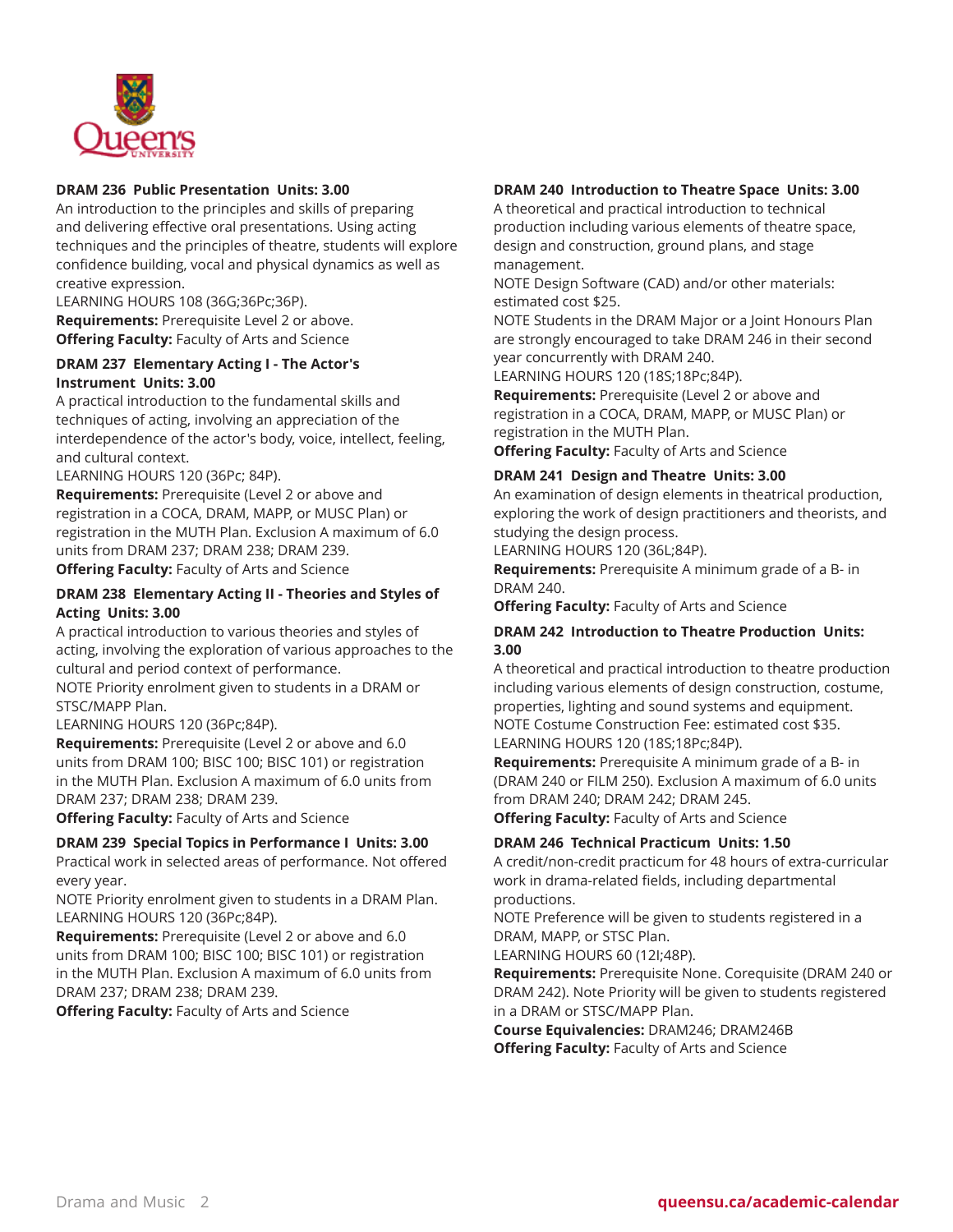

# **DRAM 247 Drama Practicum Units: 1.50**

A credit/non-credit practicum for 48 hours of extra-curricular work in drama related fields, including departmental productions.

NOTE Preference will be given to students registered in a DRAM, MAPP, or STSC Plan.

LEARNING HOURS 60 (12I;48P).

**Requirements:** Prerequisite None. Corequisite (DRAM 240 or DRAM 242). Exclusion MUSC 247; MUTH 247. Note Priority will be given to students registered in a DRAM or STSC/MAPP Plan.

**Offering Faculty:** Faculty of Arts and Science

# **DRAM 251 Introduction to Playwriting Units: 3.00**

Writing of dramatic exercises and one-act plays accompanied by dramaturgical study of published and original works. NOTE Priority in the on-campus offering of this course is given to students in a DRAM Plan.

NOTE Also offered online. Consult Arts and Science Online. Learning Hours may vary.

LEARNING HOURS 120 (36S;84P)

**Requirements:** Prerequisite Level 2 or above or registration in the MUTH Plan.

**Offering Faculty:** Faculty of Arts and Science

#### **DRAM 273 Medieval Drama Performance Units: 3.00**

A practical performance course where students will actively explore historical performance styles and conventions. The focus of this course will be the rehearsal of one or more plays to be presented in period acting style and costume as part of England's Medieval Fair at the culmination of the course. LEARNING HOURS 104 (36S;32Oc;36P)

**Requirements:** Prerequisite Level 2 or above or registration in the MUTH Plan. Corequisite MUTH 271.

**Offering Faculty:** Faculty of Arts and Science

# **DRAM 300 Theatre History & Literature II Units: 6.00**

A study of production and performance methods, and dramatic literature of the 20th and 21st centuries. LEARNING HOURS 252 (24L;24S;24G;60O;120P). **Requirements:** Prerequisite Level 3 or above. **Offering Faculty:** Faculty of Arts and Science

# **DRAM 301 Theories of the Theatre I Units: 3.00**

An exploration of theoretical questions underlying drama and performance throughout their histories. Selected readings, lectures, student presentations, class discussions and contemplation of theatre issues.

LEARNING HOURS 120 (36S;84P).

**Requirements:** Prerequisite Level 3 or above and registration in a (COCA, DRAM, STSC/MAPP, MUSC or MUTH Plan). **Offering Faculty:** Faculty of Arts and Science

#### **DRAM 303 Indigenous Playwrights Units: 3.00**

A survey of the work of First Nations, Inuit, and Métis playwrights, exploring the stories, concerns and aesthetics of these contemporary theatrical practitioners. Course work involves reading, discussion, and writing descriptively, critically or creatively about selected pieces in artistic, social and/or political contexts.

NOTE Also offered online. Consult Arts and Science Online. Learning Hours may vary.

LEARNING HOURS 120 (36S;84P).

**Requirements:** Prerequisite Level 3 or above. **Offering Faculty:** Faculty of Arts and Science

# **DRAM 306 Drama and its Performance in Canada Units: 3.00**

Our study will trace how theatre artists understand dynamic engagements with "being here" - the cultural contexts and the making of public events. Studying work initiated by writers, performers, and designers, we will investigate how responseability engages us locally and from coast to coast to coast in Canada in the making of theatre.

LEARNING HOURS 120 (36L;84P).

**Requirements:** Prerequisite Level 3 or above. **Offering Faculty:** Faculty of Arts and Science

#### **DRAM 310 Modernist Staging Units: 3.00**

Study of changing approaches to performance internationally from late 19th century to mid-20th century. Emphasis on interdisciplinarity with other arts and experimentation in methods and forms of stage production. LEARNING HOURS 120 (36L;84P)

**Requirements:** pre lvlDRAMmajormed **Offering Faculty:** Faculty of Arts and Science

# **DRAM 311 Theatre for Young Audiences Units: 3.00**

The theory and practice of theatre conceived for audiences of young people. The course will begin with an examination of examples of the genre and will culminate in a public performance.

LEARNING HOURS 120 (24L;12Pc;84P).

**Requirements:** Prerequisite (A minimum grade of a B- in DRAM 211) or permission of the School.

**Offering Faculty:** Faculty of Arts and Science

#### **DRAM 319 Special Studies II Units: 3.00**

A seminar or workshop in selected areas of the curriculum. Not offered every year, consult the DAN School for more information.

NOTE Subscription to various websites and streaming services: estimated cost \$95 (some topic titles do not require this additional fee).

**Requirements:** Prerequisite Level 3 or above. Note Prerequisites vary depending on specific course content; consult the Department for more information. **Offering Faculty:** Faculty of Arts and Science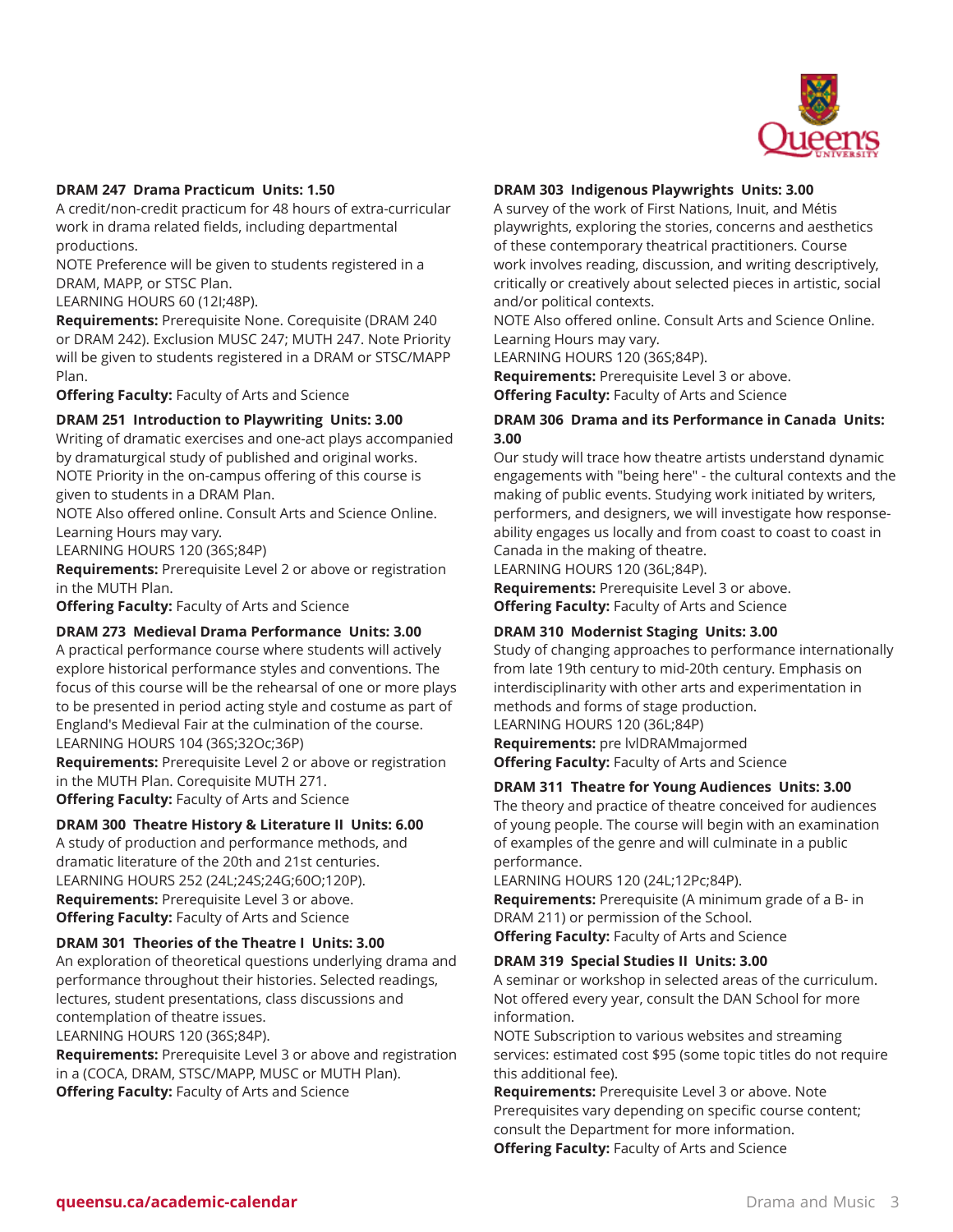

# **DRAM 321 Histories and Theories of Directing Units: 3.00**

A study of approaches to directing, with examples drawn from both historical and contemporary performance practices. A multiplicity of methodologies, histories, and theoretical approaches to directing will be explored. LEARNING HOURS 120 (36L;84P).

**Requirements:** Prerequisite Level 3 or above and registration in a (COCA, DRAM, STSC/MAPP, MUSC or MUTH Plan) or permission of the Department.

**Offering Faculty:** Faculty of Arts and Science

# **DRAM 323 Practical Concerns in Directing Units: 3.00**

Exploration of practical preproduction needs. Topics may include casting, staging, theatre configuration, textual alteration, rehearsal technique, period research, design approaches.

LEARNING HOURS 120 (36Pc;18G;66P).

**Requirements:** Prerequisite Registration in a (COCA, DRAM, STSC/MAPP, MUSC or MUTH Plan) and a minimum grade of a B in DRAM 321.

**Offering Faculty:** Faculty of Arts and Science

# **DRAM 331 Playing Shakespeare Units: 3.00**

An introduction to playing Shakespeare. Ways of breathing life into the text thereby communicating a character's thoughts, wants and emotional state to an audience will be explored.

LEARNING HOURS 120 (36Pc;18G;66P).

**Requirements:** Prerequisite ([Level 3 or above and registration in a COCA, DRAM, MAPP, or MUSC Plan] or [Level 2 or above and registration in the MUTH Plan] and a minimum grade of a B- in [DRAM 237 or DRAM 238 or DRAM 239 or DRAM 273]).

**Offering Faculty:** Faculty of Arts and Science

# **DRAM 332 Performing with Masks Units: 3.00**

An extension of core acting skills and an opportunity to develop an appreciation for performance through the medium of mask.

LEARNING HOURS 108 (36G;36Pc;36P).

**Requirements:** Prerequisite ([Level 3 or above and registration in a COCA, DRAM, MAPP, or MUSC Plan] or [Level 2 or above and registration in the MUTH Plan] and [a minimum grade of B- in DRAM 237] and [DRAM 238 or DRAM 239 or DRAM 273]).

**Offering Faculty:** Faculty of Arts and Science

# **DRAM 335 Acting for the Screen Units: 3.00**

An introduction to basic on-screen performance techniques. Each student performs behind and in front of the camera although the emphasis is on performance. Acting technique in this course will be centred around the Practical Aesthetics approach to acting.

LEARNING HOURS 120 (36Pc;18G;66P).

**Requirements:** Prerequisite ([Level 3 or above and registration in a COCA, DRAM, MAPP, or MUSC Plan] and a minimum grade of a B- in [6.0 units from DRAM 237; DRAM 238; DRAM 239; DRAM 273]) or ([Level 3 or above and registration in the MUTH Plan] and a minimum grade of a Bin [DRAM 237 or DRAM 238 or DRAM 239]). Equivalency STSC 300/3.0.

**Offering Faculty:** Faculty of Arts and Science

**DRAM 339 Special Topics/Performance II Units: 3.00** Practical work in selected areas of performance. Not offered every year, consult the DAN School for more information. NOTE Materials/Supplies: estimated cost \$35 (not every topic title requires this additional fee).

LEARNING HOURS 120 (36Pc;48G;36P).

**Requirements:** Prerequisite ([Level 3 or above and registration in a COCA, DRAM, MAPP, or MUSC Plan] and a minimum grade of a B- in [6.0 units from DRAM 237; DRAM 238; DRAM 239; DRAM 273]) or ([Level 3 or above and registration in the MUTH Plan] and a minimum grade of a Bin [DRAM 237 or DRAM 238 or DRAM 239]).

**Offering Faculty:** Faculty of Arts and Science

# **DRAM 342 Elements of Design Practice Units: 3.00**

An examination of specific topics in contemporary design practice with special attention to the areas of lighting, costume, and sound design: includes theoretical and practical design projects.

LEARNING HOURS 120 (36S;84P).

**Requirements:** Prerequisite A minimum grade of a B- in DRAM 241.

**Offering Faculty:** Faculty of Arts and Science

# **DRAM 344 Scenography Units: 3.00**

A study of the integration of the elements of design which together contribute to a three-dimensional environment for performance.

**Requirements:** Prerequisite Level 3 or above. **Offering Faculty:** Faculty of Arts and Science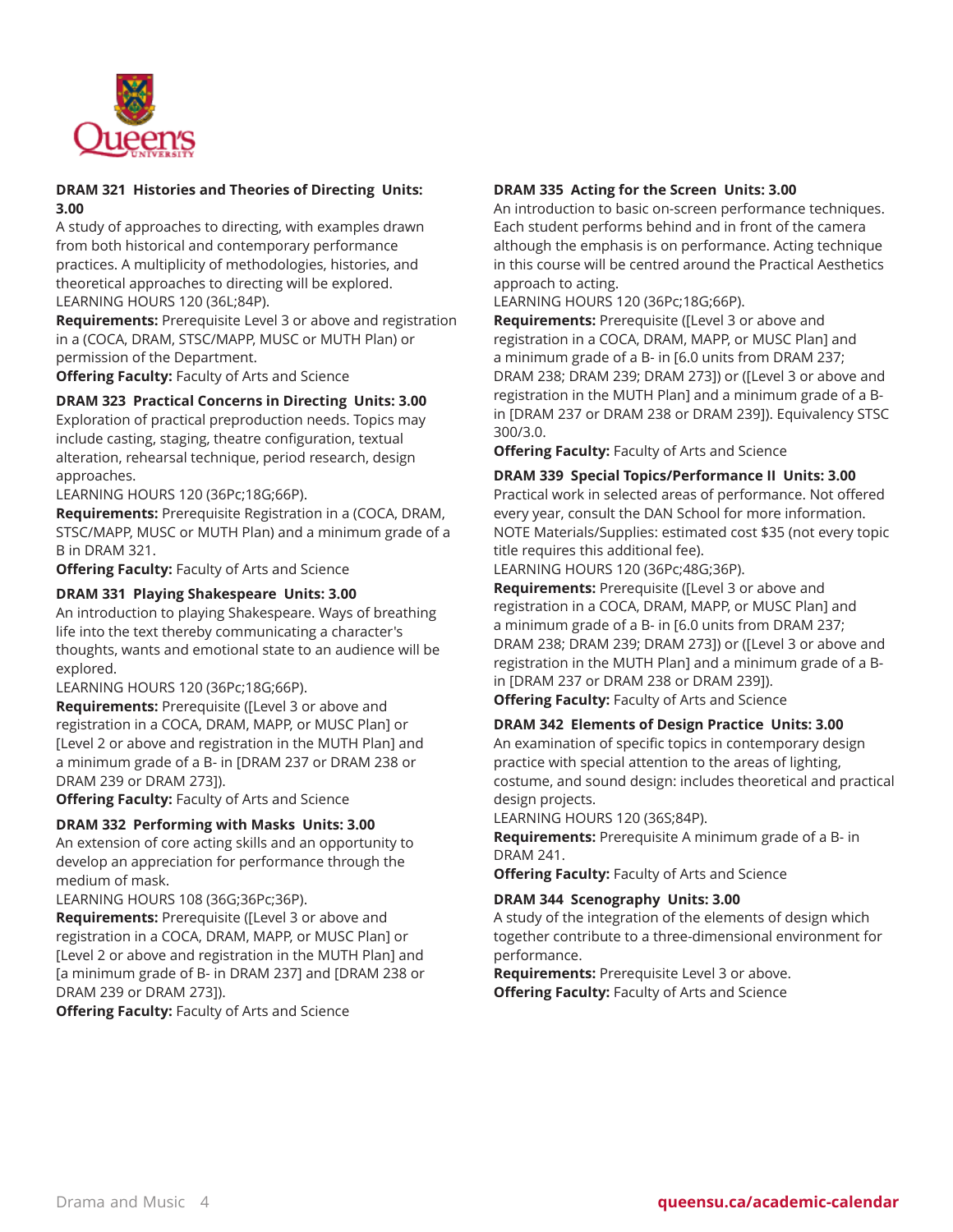

# **DRAM 345 Applied Technical Production Units: 3.00**

Advanced technical production studies involving sound, lighting, stage management, wardrobe, and carpentry. Students will participate in major departmental technical projects.

**Requirements:** Prerequisite Level 3 or above and registration in a (COCA, DRAM, STSC/MAPP, MUSC or MUTH Plan) and a (minimum grade of a B in DRAM 242) and DRAM 246. **Course Equivalencies:** DRAM345; DRAM345B **Offering Faculty:** Faculty of Arts and Science

# **DRAM 346 Introduction to Props Design Units: 3.00**

An introduction to techniques and materials used in designing and building theatrical properties. Students will research, design, and build props. They will work with a range of materials and learn a variety of fabrication techniques, including sculpting, carving, painting, plaster and silicone mold-making and 3D printing.

NOTE Materials/Supplies: estimated cost \$35. LEARNING HOURS 120 (12Lb;36Pc;72P). **Requirements:** Prerequisite DRAM 240. **Offering Faculty:** Faculty of Arts and Science

# **DRAM 350 Playwriting III Units: 6.00**

Continuation of DRAM 251/3.0. An intermediate study of playwriting and dramaturgy, including exercises in dramatic techniques and composition of original works. LEARNING HOURS 240 (72S;168P).

**Requirements:** Prerequisite Level 3 or above and registration in a (COCA, DRAM, STSC/MAPP, MUSC or MUTH Plan) and a (minimum grade of a B- in DRAM 251). Exclusion DRAM 351. **Offering Faculty:** Faculty of Arts and Science

# **DRAM 351 Playwriting and Dramaturgy III Units: 3.00**

Continuation of DRAM 251\*. An intermediate study of playwriting and dramaturgy, including exercises in dramatic techniques and composition of original works.

LEARNING HOURS 120 (36S;84P).

**Requirements:** Prerequisite Level 3 or above and registration in a (COCA, DRAM, STSC/MAPP, MUSC or MUTH Plan). Exclusion DRAM 350.

**Offering Faculty:** Faculty of Arts and Science

# **DRAM 371 Modern Drama at the Shaw Festival Units: 3.00**

Intensive study in the mandate and practice of the Shaw Festival in Niagara-on-the-Lake, Ontario. Students attend several productions at the Shaw Festival, discussing these in seminars and with guest speakers drawn from the Shaw company where available.

NOTE Taught in Niagara-on-the-Lake during Summer Term. May be taken in conjunction with DRAM 373/3.0. Students are responsible for the costs of transportation, accommodation and Shaw Festival theatre tickets. Costs vary annually and details may be found on the Department website. Estimated \$545.00.

LEARNING HOURS 120 (36S;24Oc;60P). **Requirements:** Prerequisite Level 3 or above. **Offering Faculty:** Faculty of Arts and Science

# **DRAM 373 Scene Study at the Shaw Festival Units: 3.00**

Intermediate acting course in which a variety of techniques and exercises will be used to explore selected dramatic texts drawn from the mandate of the Shaw Festival - mainly plays written during the lifetime of George Bernard Shaw (1856 to 1950).

NOTE Taught in Niagara-on-the-Lake during Summer Term. There is a lab fee for this course which includes theatre tickets. Information regarding fee and

accommodation is available on the Departmental website. **Requirements:** Prerequisite Level 3 or above and registration in a (COCA, DRAM, STSC/MAPP, MUSC or MUTH Plan) and (3.0 units from DRAM 331; DRAM 332; DRAM 339). Corequisite DRAM 371.

**Offering Faculty:** Faculty of Arts and Science

#### **DRAM 375 Women and Theatre I Units: 3.00**

A survey of selected topics concerning women's participation in international theatre. Emphasis will be on historical, practical and theoretical inquiry and application of feminist methodologies in such work.

LEARNING HOURS 120 (36S;84P).

**Requirements:** Prerequisite Level 3 or above or permission of the Department.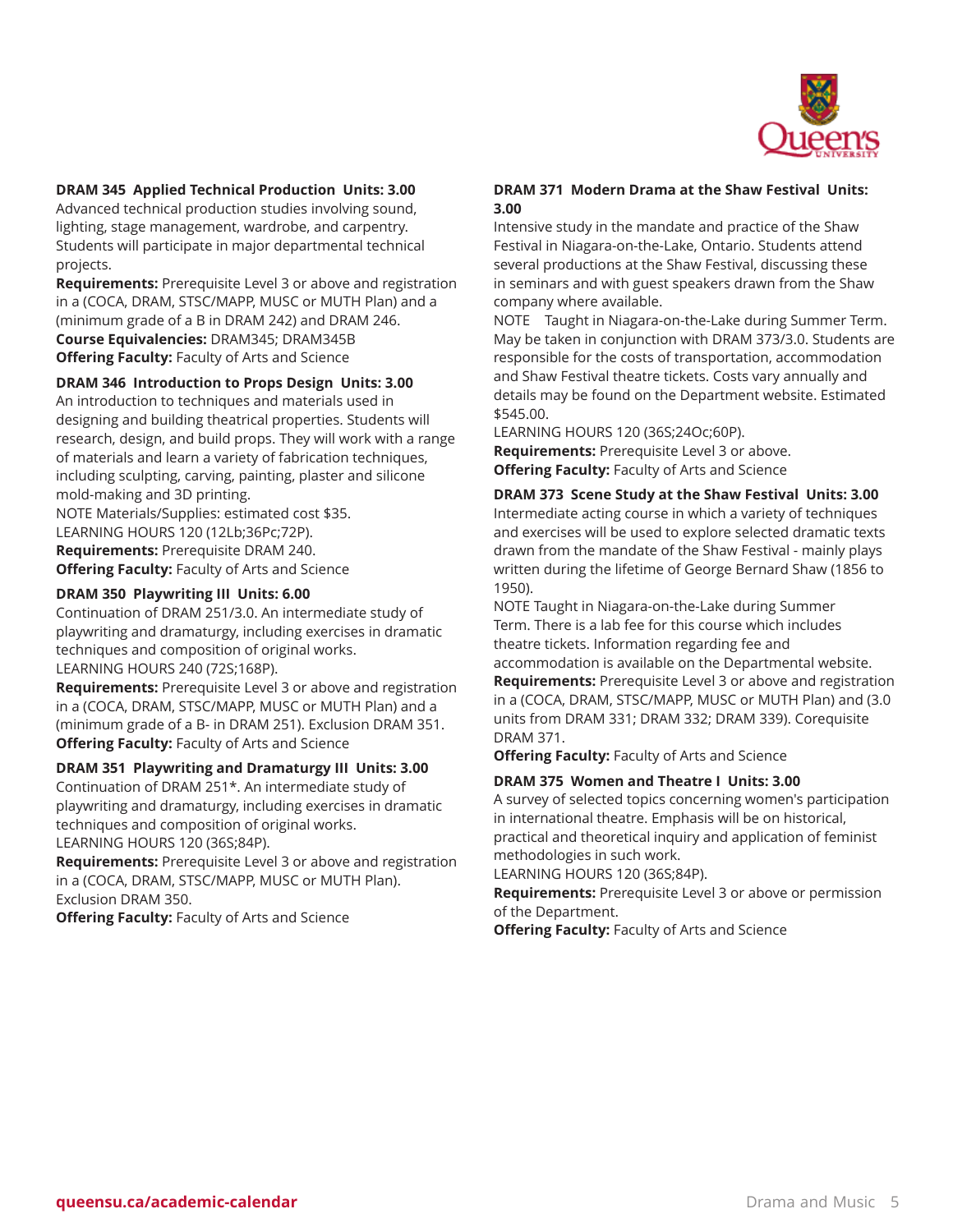

# **DRAM 395 Internship Units: 3.00**

Students can apply to undertake a practical internship in theatre production or administration.

NOTE Students will be given a grade of Pass/Fail for work done.

LEARNING HOURS 120 (96Oc;24P).

**Requirements:** Prerequisite Level 3 or above and (registration in a DRAM Major or Medial Plan) and a (minimum GPA of 2.90 or higher in DRAM) and permission of the School. Exclusion FILM 395; MAPP 395; MUSC 395; MUTH 395; MUTH 396.

**Offering Faculty:** Faculty of Arts and Science

# **DRAM 400 Applied Theatre Units: 6.00**

A practicum course amalgamating a variety of aspects of theatre and drama.

LEARNING HOURS 240 (72S;72G;96P).

**Requirements:** Prerequisite Level 4 or above and registration in a DRAM Major Plan and a cumulative GPA of 2.60 or higher.

**Offering Faculty:** Faculty of Arts and Science

# **DRAM 419 Special Studies III Units: 3.00**

A seminar or workshop in selected areas of the curriculum. NOTE Not offered every year, see Department webpage for details.

**Requirements:** Prerequisite Level 4 or above. Note Prerequisite varies depending on specific course content; consult the Department for more information. **Offering Faculty:** Faculty of Arts and Science

# **DRAM 422 Directing Practicum I Units: 3.00**

Students' directing of short scenes will be the basis of practical exploration of directorial methods.

**Requirements:** Prerequisite A minimum grade of a B- in DRAM 323 or permission of the Department. **Offering Faculty:** Faculty of Arts and Science

# **DRAM 431 Advanced Acting - Performance I Units: 3.00**

Research, rehearsal and presentation of a role for performance.

**Requirements:** Prerequisite (A minimum GPA of 1.70 or higher in 3.0 units from DRAM 331; DRAM 332; DRAM 373) or permission of the School.

**Offering Faculty:** Faculty of Arts and Science

# **DRAM 439 Special Topics Performance III Units: 3.00**

Practical work in selected areas of performance. NOTE Not offered every year, see Department webpage for details.

**Requirements:** Prerequisite Level 4 or above. Note Prerequisite varies depending on specific course content; consult the Department for more information. **Offering Faculty:** Faculty of Arts and Science

# **DRAM 448 Theatre Administration Units: 3.00**

This course examines a range of administrative and collaborative skills necessary for producing theatre works. Among the areas that will be defined and discussed are marketing, budgeting, fundraising, staffing, and production management, as applied to a variety of types of organizational contexts (commercial, non-profit, university, and community).

LEARNING HOURS 120 (36S;84P).

**Requirements:** Prerequisite Level 4 or above and registration in a (COCA, DRAM, STSC/MAPP, MUSC or MUTH Plan). Equivalency DRAM 348.

**Offering Faculty:** Faculty of Arts and Science

# **DRAM 476 Theatre as Witness Units: 3.00**

A study of the relationship between the evolving cultural and political milieu and the theatre. Topics may include performance as an act of witness, theatre as a relational and ethical practice, theatre and human rights, theatre and its relationship to stories of violence, activist theatre, and interand intra-cultural theatre.

**Requirements:** Prerequisite Level 4 or above and registration in a (DRAM Major or Medial Plan, COCA Specialization - Computing Drama Sub-Plan, STSC/MAPP or MUTH Plan) and a (minimum grade of a B- in DRAM 300) and a (minimum GPA of 2.60 or higher in DRAM) or permission of the Department. **Offering Faculty:** Faculty of Arts and Science

# **DRAM 500 Senior Project Units: 6.00**

An independent advanced project or thesis in any area of the basic curriculum in drama, supervised and evaluated by faculty.

NOTE In addition to the prerequisites indicated, the School may require a grade of A- in any DRAM course relevant to the subject of study.

**Requirements:** Prerequisite Level 4 or above and registration in a (DRAM Major or Medial Plan) and a (minimum GPA of 3.50 or higher in DRAM) and permission of the Department. **Offering Faculty:** Faculty of Arts and Science

# **DRAM 501 Directed Special Studies Units: 3.00**

An independent advanced project or thesis in any area of the basic curriculum in drama, supervised and evaluated by faculty.

NOTE In addition to the prerequisites indicated, the School may require a grade of A- in any DRAM course relevant to the subject of study.

**Requirements:** Prerequisite Level 4 or above and registration in a (DRAM Major or Medial Plan) and a (minimum GPA of 3.50 or higher in DRAM) and permission of the Department.

**Course Equivalencies:** DRAM501;DRAM501B **Offering Faculty:** Faculty of Arts and Science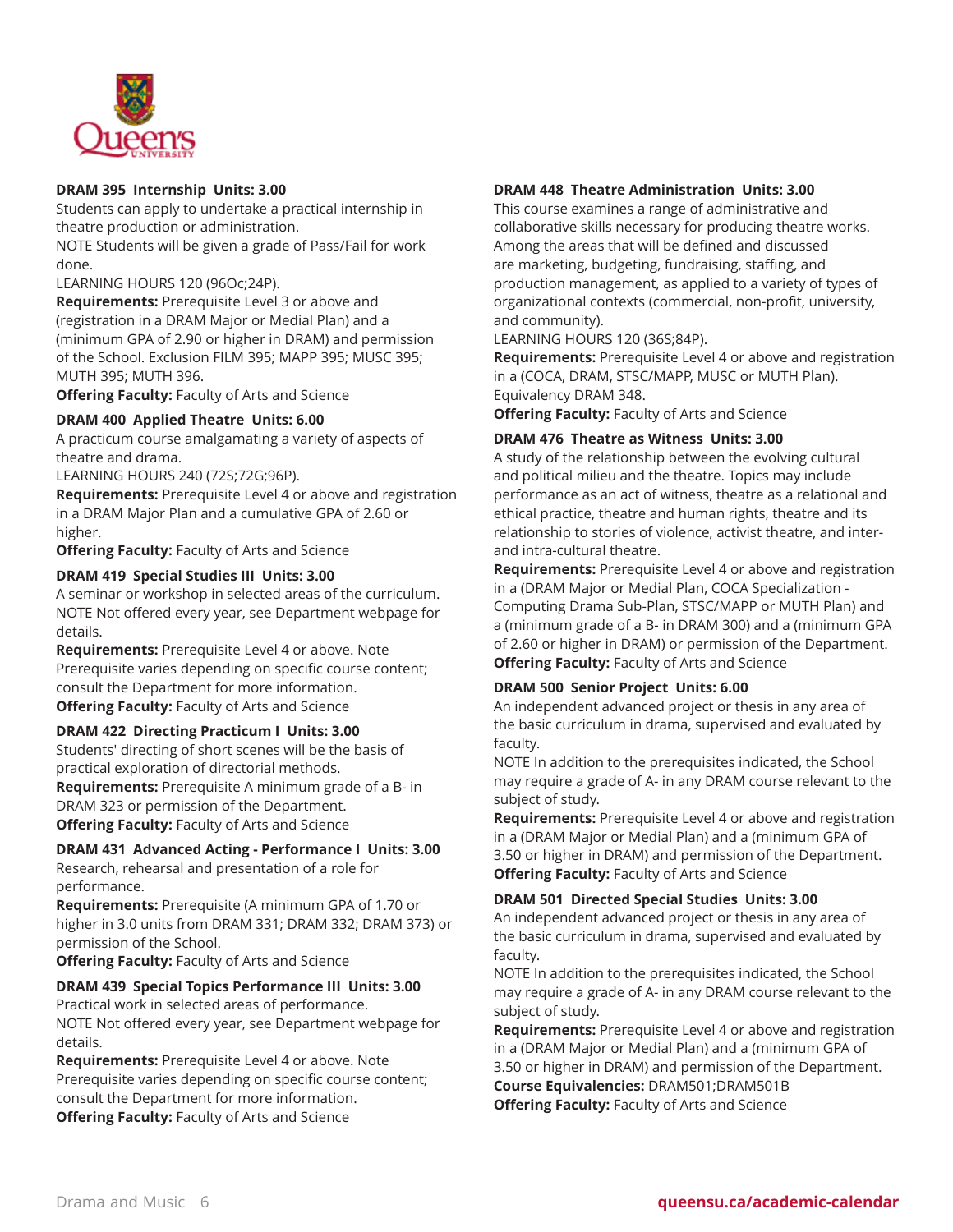

# **DRAM 502 Directed Special Studies Units: 3.00**

An independent advanced project in any area of the basic curriculum, supervised and evaluated by faculty. NOTE Completed applications may be submitted for Department approval by 15 March of students¿ third year (obligatory if production elements are required); but must be submitted by 15 October of students¿ fourth year. Consult faculty advisors or supervisors for detailed information well in advance of the deadline. In addition to the prerequisites indicated below, the department may require a grade of A- in any DRAM course relevant to the subject of study.

**Requirements:** Prerequisite Level 4 or above and registration in a (DRAM Major or Medial Plan) and a (minimum GPA of 3.50 or higher in DRAM) and permission of the Department. **Offering Faculty:** Faculty of Arts and Science

#### **DRAM 541 Directed Studies Design Units: 3.00**

An independent advanced project in the area of design, supervised and evaluated by faculty.

NOTE The normal classroom time of 36 hours is spread over two terms.

**Requirements:** Prerequisite A minimum grade of a B in (DRAM 342 or DRAM 345) and permission of the Department. Note Application must be submitted by March 15th for Department approval. Consult faculty advisors or supervisor for detailed information.

**Offering Faculty:** Faculty of Arts and Science

#### **DRAM 545 Advanced Technical Production Units: 3.00**

Advanced examination of various roles in technical production, especially production and stage management, over the full year. Practical stage management projects are a component of the course.

NOTE The normal classroom time of 36 hours is spread over two terms.

**Requirements:** Prerequisite A minimum grade of an A- in DRAM 345 and permission of the Department. **Offering Faculty:** Faculty of Arts and Science

**DRAM 594 Independent Study Units: 3.00 Offering Faculty:** Faculty of Arts and Science

**DRAM 595 Independent Study Units: 6.00 Offering Faculty:** Faculty of Arts and Science

**DRAM 596 Independent Study Units: 12.00 Offering Faculty:** Faculty of Arts and Science

**DRAM 597 Independent Study Units: 18.00 Offering Faculty:** Faculty of Arts and Science

# **Entrepreneurship and Innovation (ENIN) ENIN 140 Design Thinking Units: 3.00**

This course teaches design thinking techniques and their application to real-life case studies. Design Thinking takes a cross-disciplinary approach wherein students from various academic and professional backgrounds engage in cocreation, peer review, online discussions, brainstorming, and prototyping activities.

NOTE Also offered online. Consult Arts and Science Online. Learning Hours may vary.

LEARNING HOURS 120 (72O;48P).

**Requirements:** Prerequisite None. Equivalency FILM 140. **Offering Faculty:** Faculty of Arts and Science

#### **ENIN 200 Foundations of Entrepreneurship Units: 3.00**

This course delivers an introduction to the economic and organizational dimensions of innovation and entrepreneurship. Using case studies of real companies and initiatives, we'll evaluate how disruptive and incremental innovations bring about changes in the market by prompting new products and services, business models, technologies, and paradigms.

NOTE Only offered online, consult Arts and Science Online. NOTE Also offered at the Bader International Studies Centre, Herstmonceux (Learning Hours may vary).

LEARNING HOURS 120 (84O;36P).

**Requirements:** Prerequisite Level 2 or above. Exclusion ASCX 200.

**Offering Faculty:** Faculty of Arts and Science

#### **ENIN 204 Publicity and Media Relations Units: 3.00**

This course develops an understanding of the basic principles, processes and applications of public relations and marketing communications in the arts and entertainment sectors, and across the creative industries. From arts marketing, fundraising, and publicity, to talent and music management, and event planning, the course covers how public relations can be applied to many fields. NOTE Only offered online, consult Arts and Science Online.

LEARNING HOURS 120 (72O;48P).

**Requirements:** Prerequisite Level 2 or above. **Offering Faculty:** Faculty of Arts and Science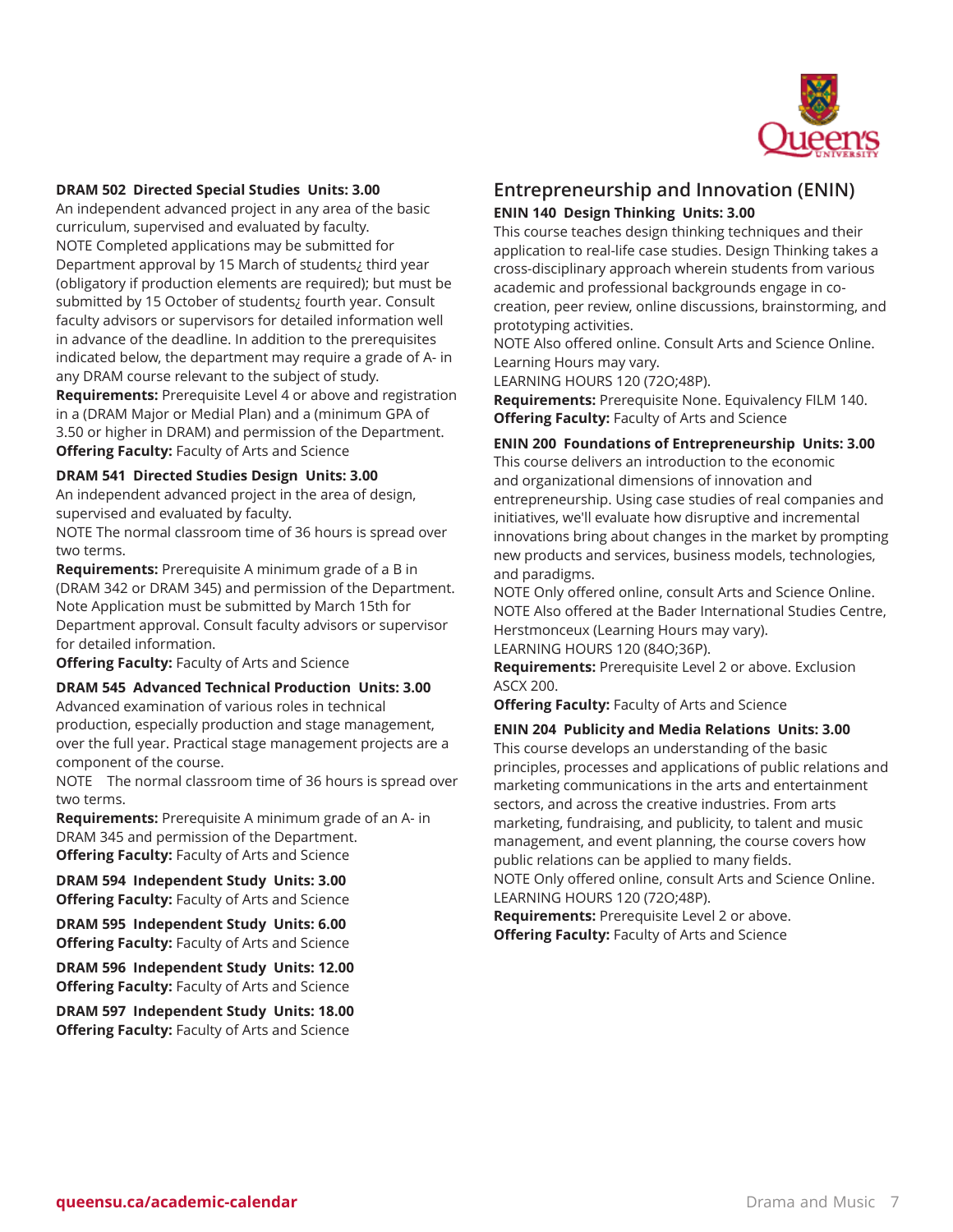

# **ENIN 205 Innovation for STEAM Units: 3.00**

The course welcomes students from any background to collaborate and explore the overlapping practices, paradigms, and points of divergence between the arts and STEM disciplines (Science, Technology, Engineering, and Mathematics). A "STEAM" approach combines what may at first appear to be opposite methods and processes, by emphasizing the importance of creativity, collaboration, and critical analysis to art and science.

NOTE Only offered online, consult Arts and Science Online. LEARNING HOURS 120 (84O;36P).

**Requirements:** Prerequisite Level 2 or above. **Offering Faculty:** Faculty of Arts and Science

# **ENIN 207 Envisioning Disruptive Technologies Units: 3.00**

This course illustrates the concept of disruptive technology where the pace of technological progress easily exceeds the rate of performance improvement that customers in a market demand. The cases we will cover highlight the implications of such innovation on the research, design, promotional, and business strategies involved.

NOTE Only offered online, consult Arts and Science Online. LEARNING HOURS 120 (72O;48P).

**Requirements:** Prerequisite Level 2 or above. **Offering Faculty:** Faculty of Arts and Science

# **ENIN 240 Explorations in Creativity Units: 3.00**

Students will examine four aspects of creativity - the creative person, process, product, and press - to increase the degree to which they recognize and nurture their own creative potential. Supported by interdisciplinary research and theory, students will assess the increasing importance and global context of creativity skills in the 21st century.

NOTE Also offered online. Consult Arts and Science Online. Learning Hours may vary.

LEARNING HOURS 120 (84O;36P).

**Requirements:** Prerequisite None. **Offering Faculty:** Faculty of Arts and Science

# **ENIN 301 Creative Entrepreneurship Units: 3.00**

This course offers a primer on personal and organizational creativity, and is designed to support learners to develop entrepreneurial mindsets. Learners will study emerging theories of creative thinking, and develop a deep understanding of, and engagement with, discourses and methods of innovation in the creative industries. NOTE Only offered online, consult Arts and Science Online. NOTE Also offered at the Bader International Studies Centre, Herstmonceux (Learning Hours may vary). LEARNING HOURS 120 (72O;48P).

**Requirements:** Prerequisite Level 2 or above. **Offering Faculty:** Faculty of Arts and Science

# **ENIN 340 Topics in Innovation and Entrepreneurship Units: 3.00**

Examines current innovation and entrepreneurship trends, practices, styles, theories, texts, and discourses. Through online research, assigned readings, and creative assignment, students will engage in creative exploration of innovative products, services, business models, and learn about innovative individuals.

NOTE Only offered online, consult Arts and Science Online. LEARNING HOURS 120 (84O;36P).

**Requirements:** Prerequisite Level 2 or above. **Offering Faculty:** Faculty of Arts and Science

# **ENIN 400 Innovation Design Sprint Units: 3.00**

This course is designed as an intense, short-burst, experiential learning expedition. It is an opportunity for students to practice developing innovative, effective solutions to real-world business, social, and creative problems. NOTE Only offered online, consult Arts and Science Online. LEARNING HOURS 108 (48O;60P).

**Requirements:** Prerequisite Level 3 or above and ENIN 200 and (ENIN 301 or CHEE 302). Exclusion ENIN 401. **Offering Faculty:** Faculty of Arts and Science

# **Media and Performance Production (MAPP) MAPP 200 Media and Performance I Units: 3.00**

This introductory course explores the integration of media and performance across a variety of contexts beyond traditional theatre and film. Students will be introduced to key theoretical concepts through which media and performance intersect, and will mobilize these concepts through their own original intermedial performance projects. NOTE Administered by the Department of Film and Media LEARNING HOURS 120 (24S;36G;60P).

**Requirements:** Prerequisite Registration in a MAPP, FILM, DRAM, MUSC, or MUTH plan.

**Offering Faculty:** Faculty of Arts and Science

# **MAPP 300 Media and Performance II Units: 3.00**

The course explores the relationship between different media within and across traditional domains such as theatre, film, art, dance, and music. It also focuses on the multiplicity of interactive forms that encompass digital media, by studying digital media practices beyond changing art forms, commercial, and non-profit realms.

NOTE Administered by the Department of Film and Media LEARNING HOURS 120 (24S;36G;60P).

**Requirements:** Prerequisite Registration in a MAPP, FILM, DRAM, MUSC, or MUTH plan. Equivalency STSC 339/3.0. **Offering Faculty:** Faculty of Arts and Science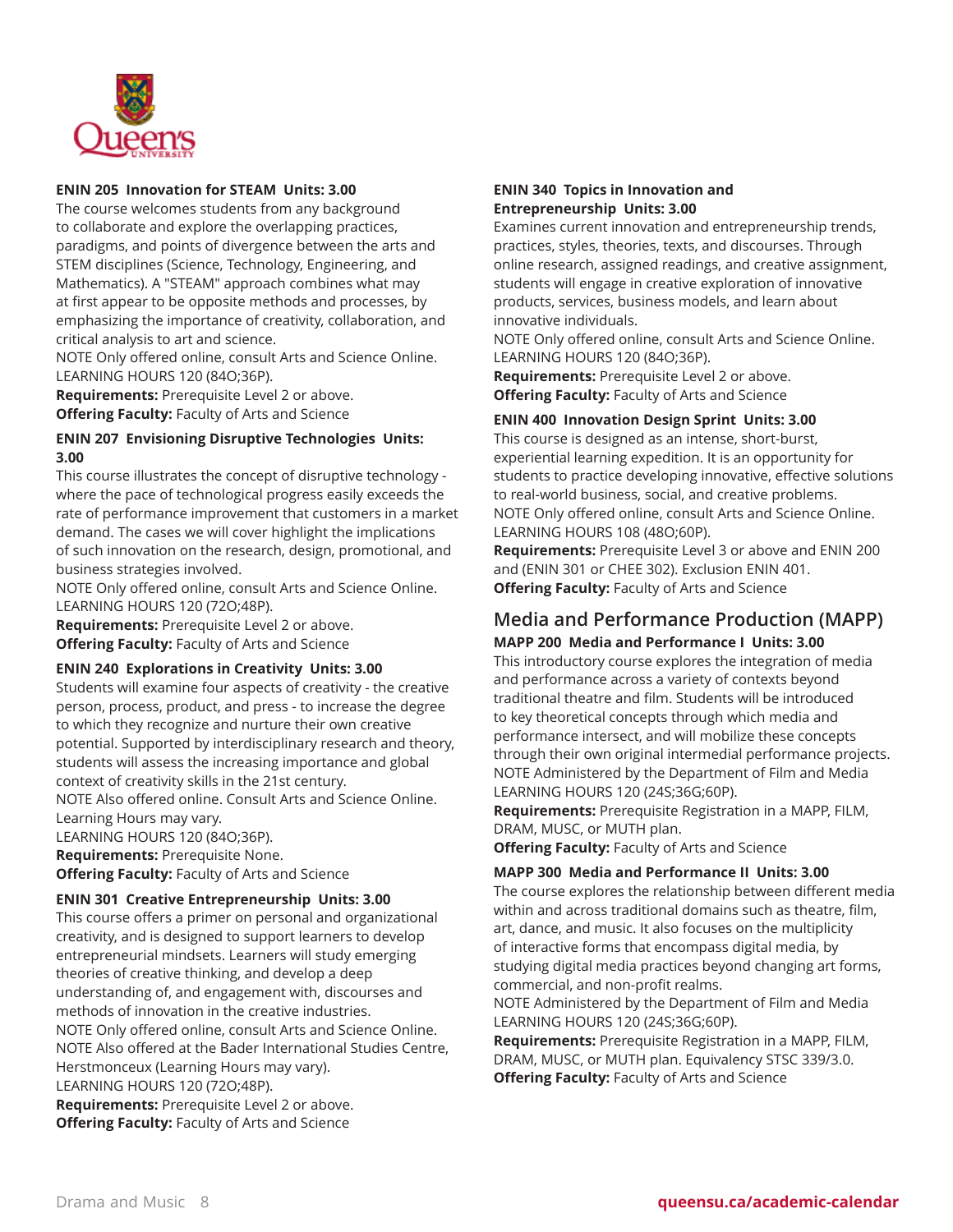

# **MAPP 311 Sound Production Units: 3.00**

A production class exploring the formal concepts, historical underpinnings, and technical tools used in the production of independent sound works, or in the production of more elaborate sound components for video, film or theatrical projects.

NOTE Administered by the Department of Film and Media. LEARNING HOURS 123 (36S;15Lb;72P).

**Requirements:** Prerequisite Registration in a MAPP, FILM, DRAM, MUSC, or MUTH plan. Equivalency IDIS 311/3.0. **Offering Faculty:** Faculty of Arts and Science

# **MAPP 395 Internship Units: 3.00**

Students can apply to undertake a practical internship in media or performance production, criticism, or curatorship. Approval will depend on the quality of the proposal and the academic record of the applicant. It is the responsibility of students, not the departments, to arrange internships. Internships can be completed in any academic term. NOTE Students will be given a grade of Pass/Fail for work done.

LEARNING HOURS 120 (120I).

**Requirements:** Prerequisite Registration in the MAPP Specialization and permission of the Department. Exclusion DRAM 395; FILM 395; MUSC 395; MUTH 395; MUTH 396. **Offering Faculty:** Faculty of Arts and Science

# **MAPP 400 Media and Performance Major Project Units: 6.00**

This course will include a focus on the development of 'social design' as a framework for understanding the evolution of digital interactivity and live performance. Students will undertake a creative thesis project that experiments with or explores the intersection of live performance and media technology.

NOTE This course is administered by the Department of Film and Media.

NOTE Admission to Livestreamed Performances: estimated cost \$100.

LEARNING HOURS 228 (36L;36G;36O;120P).

**Requirements:** Prerequisite Registration in a MAPP, FILM, DRAM, MUSC, or MUTH plan and MAPP 300. Exclusion IDIS 410.

**Offering Faculty:** Faculty of Arts and Science

# **MAPP 401 Special Topics in Media and Performance Units: 3.00**

An advanced course in developing expertise through research and praxis in specialized areas of media and performance. LEARNING HOURS 120 (36L;24Lb;30G;30P).

**Requirements:** Prerequisite Registration in a FILM, MAPP, or COFI Plan.

**Offering Faculty:** Faculty of Arts and Science

# **MAPP 493 Visual Music Units: 3.00**

An introduction to the history, theory, aesthetics and applications of Visual Music, a term broadly categorizing experiments in art and science which closely mesh visual and sonic media. Through workshops, practical production exercises and research assignments this course examines relationships between music and image from the 1600s to present.

NOTE Administered by the Department of Film and Media. LEARNING HOURS 120 (36L;24Lb;60P).

**Requirements:** Prerequisite Registration in a MAPP, FILM, DRAM, MUSC, or MUTH plan.

**Offering Faculty:** Faculty of Arts and Science

# **Music (MUSC)**

#### **MUSC 100 Small Ensemble Units: 1.50**

Chamber music, collaborative piano, or small ensemble experience for qualified instrumentalists and singers. Topics may vary. Course includes weekly coaching and a minimum of one evaluation concert per term for all students. Credit attained only with regular attendance, active participation, and ample preparation.

NOTE Student will be registered into the course number that matches their current level of study. (i.e. if a student is in their third year they will be registered in MUSC 300). NOTE Collaborative Piano is strongly recommended for all

piano and organ majors in the BMUS program. LEARNING HOURS VARY.

**Requirements:** Prerequisite Permission of the School. **Offering Faculty:** Faculty of Arts and Science

**MUSC 102 Western Music: Napoleon to 9/11 Units: 3.00**

The history of Western art music from 1750 to the present. The course focuses on musical styles, genres, and composers, as well as historical and social contextual considerations. NOTE Also offered online. Consult Arts and Science Online. Learning Hours may vary.

NOTE Also offered at the Bader International Studies Centre, Herstmonceux. Learning Hours may vary.

LEARNING HOURS 120 (36L;12O;72P).

**Requirements:** Prerequisite None. Exclusion MUSC 203; MUSC 204; MUSC 211. Note Students registered in a MUSC Plan should not register in this course.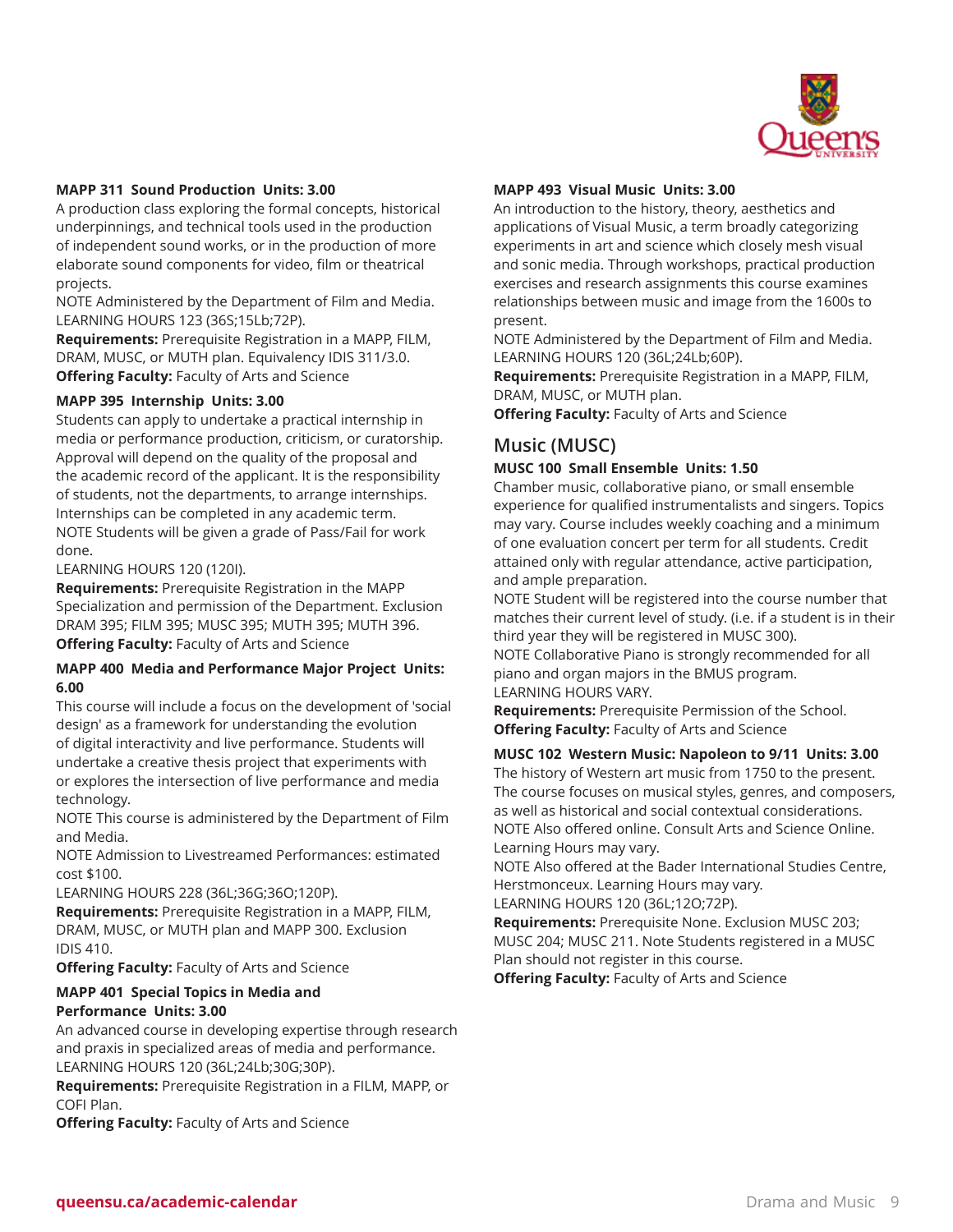

# **MUSC 104 Music Fundamentals Units: 3.00**

An introduction to musical notation, ear training, theory and analysis.

NOTE Also offered online. Consult Arts and Science Online. Learning Hours may vary.

LEARNING HOURS 123 (36L;3G;36O;48P).

**Requirements:** Prerequisite None. Exclusion MUSC P52. Note Students who hold Royal Conservatory Advanced Rudiments or higher should consult with the School for appropriate course placement. This course cannot be used as credit towards the BMUS Plan.

**Offering Faculty:** Faculty of Arts and Science

# **MUSC 105 Foundations in Tonal Music Units: 3.00**

An exploration of the theoretical and practical applications of the rudiments of tonal music. Students gain fluency and competency in basic musicianship skills by completing modules in areas such as harmonization, ear-training, composition, arranging, music analysis, writing concert reviews, group performances and singing in the class choir. LEARNING HOURS 120 (36L;84P).

**Requirements:** Prerequisite MUSC 104 or completion of a recognized music conservatory examination in advanced rudiments.

**Offering Faculty:** Faculty of Arts and Science

# **MUSC 112 Medium Ensemble Units: 1.50**

Mid-size ensemble experience for qualified performers. Topics vary. Course includes weekly rehearsals of a wider variety of repertoire, and a minimum of one concert per term for all students. Credit attained only with regular attendance, active participation, and ample preparation.

NOTE Students will be registered into the course number that matches their current level of study. (i.e. if a student is in third year they will be registered in MUSC 312).

LEARNING HOURS 168 (72Pc;96P).

**Requirements:** Prerequisite Permission of the School upon audition.

**Offering Faculty:** Faculty of Arts and Science

# **MUSC 114 Introduction to Teaching Music to Children Units: 3.00**

Hands-on, blended approach to the theory and practice of teaching and engaging with children through music. Students will be introduced to concepts through educational activities and will learn to identify and describe musical characteristics heard in a variety of repertoire as well as perform short pieces appropriate for novice performers. LEARNING HOURS 120 (36L;24O;60P).

**Requirements:** Prerequisite None. Recommended MUSC 104 or MUSC P52. Note This course cannot be used as credit towards the BMUS Plan.

**Offering Faculty:** Faculty of Arts and Science

# **MUSC 115 Large Ensemble Units: 1.50**

Large ensemble for qualified instrumentalists and singers. Topics vary. Course includes weekly rehearsals of a wide variety of repertoire, and a minimum of one concert per term, for all students. Credit attained only with regular attendance, active participation, and ample preparation.

NOTE Students will be registered into the course number that matches their current level of study. (i.e. if a student is in third year they will be registered in MUSC 315).

LEARNING HOURS 168 (72Pc;96P).

**Requirements:** Prerequisite Permission of the School upon audition.

**Offering Faculty:** Faculty of Arts and Science

#### **MUSC 120 Applied Study I (Advanced Performance) Units: 6.00**

A first year study of the student's applied subject (instrument or voice) in the performance concentration.

NOTE Accompanist Fee: estimated cost \$500 - \$1,000. NOTE Students are invited to audition for this course based on exceptional performance ability in their BMUS entrance audition. Course auditions take place in early September and successful students are registered in MUSC 120 and MUSC 125 by the DAN School. An invitation to audition does not guarantee acceptance into this course. All decisions are final.

LEARNING HOURS 263 (24Pc;23I;216P).

**Requirements:** Prerequisite Registration in the MUSC Specialization and permission of the School. Corequisite MUSC 125. Exclusion MUSC 121; MUSC 124.

**Offering Faculty:** Faculty of Arts and Science

# **MUSC 121 Applied Study I Units: 6.00**

The first year of study of the student's chief practical subject (instrument or voice).

NOTE Accompanist Fee: estimated cost \$500 - \$1,000. LEARNING HOURS 263 (24Pc;23I;216P).

**Requirements:** Prerequisite Registration in the MUSC Specialization or MUTH Plan. Exclusion MUSC 120; MUSC 124; MUSC 125.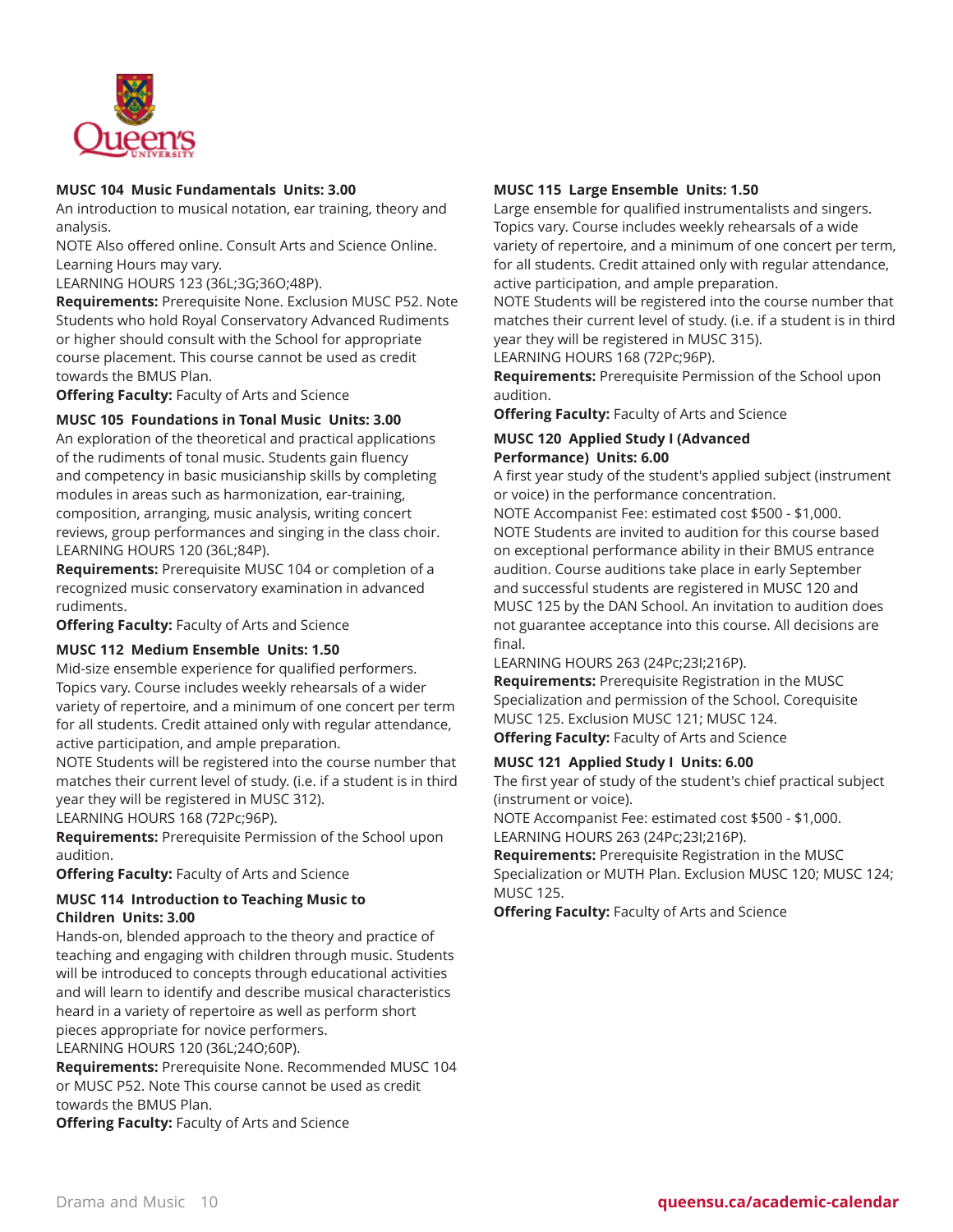

# **MUSC 124 Applied Music I Units: 6.00**

Private instrumental or vocal instruction for non-MUSC Specialization/Non-MUTH students. Auditions required. NOTE Please contact the DAN School for information about the audition requirements.

NOTE In addition to the regular tuition fee, students are charged an additional fee for private music lessons: estimated cost \$1,600.

NOTE Also offered the Bader International Study Centre. Learning Hours may vary.

LEARNING HOURS 263 (24Pc;23I;216P).

**Requirements:** Prerequisite Registration is based on a successful audition and permission of the School. Exclusion MUSC 120; MUSC 121; MUSC 125. Note This course is not available to students registered in the MUSC Specialization or MUTH Plan.

**Offering Faculty:** Faculty of Arts and Science

# **MUSC 125 Applied Study I (Advanced Performance Recital) Units: 6.00**

Students will perform in a public recital in accordance with the guidelines established by the DAN School.

**Requirements:** Prerequisite Registration in the MUSC Specialization and permission of the School. Corequisite MUSC 120. Exclusion MUSC 121; MUSC 124. **Offering Faculty:** Faculty of Arts and Science

# **MUSC 127 Ear Training and Sight Singing I Units: 3.00**

Training in sight reading and dictation.

NOTE Students with RCM Grade 8 Theory or equivalent may request permission from the School to take the course. **Requirements:** Prerequisite (Registration in a MUTH or

MUSC Specialization Plan) or MUSC 104 or permission of the School.

**Offering Faculty:** Faculty of Arts and Science

# **MUSC 129 Keyboard Skills Units: 3.00**

A fundamental keyboard skills course designed for nonkeyboard majors.

NOTE Course content will support and coordinate with the traditional diatonic harmonic material covered in MUSC 191 but will also include other styles. Successful completion of the course will require a working fluency at the keyboard in sight-reading, melodic and harmonic analysis as well as transcription. Activities will include harmonization, transposition and improvisation.

NOTE Students require previous rudiments and piano experience to take this course.

LEARNING HOURS 120 (24Lb;96P).

**Requirements:** Prerequisite (Registration in a MUTH or MUSC Specialization Plan) or permission of the School. Recommended MUSC 191.

**Offering Faculty:** Faculty of Arts and Science

# **MUSC 151 Introduction to Instrumental Composition Units: 3.00**

This course teaches students the basics of instrumental music composition in the Western Art Music tradition with a strong emphasis on creativity and class participation. NOTE No prior experience with composition is required, but students must demonstrate a thorough understanding of the rudiments of music prior to enrolment.

LEARNING HOURS 136 (12L;24S;4G;96P).

**Requirements:** Prerequisite Registration in a MUTH or MUSC Specialization Plan or MUSC 104 or MUSC P52 or permission of the School. Exclusion MUSC 153.

**Offering Faculty:** Faculty of Arts and Science

**MUSC 152 Introduction to Vocal Composition Units: 3.00** This course teaches students the basics of vocal composition in the Western Art Music tradition with a strong emphasis on creativity and class participation.

NOTE No prior experience with composition is required, but students must demonstrate a thorough understanding of the rudiments of music prior to enrollment.

LEARNING HOURS 136 (12L;24S;4G;96P).

**Requirements:** Prerequisite MUSC 104 or MUSC P52 or permission of the School. Exclusion MUSC 153. **Offering Faculty:** Faculty of Arts and Science

# **MUSC 156 Introduction to Digital Audio Recording, Editing, and Mixing Units: 3.00**

Basics of digital audio recording, with a focus on free/ open-source software tools. Through assignments oriented towards mastering basics necessary for podcast or music recording/mixing, you will gain experience with digital audio workstation software for multitrack production, and tools such as EQ, compression, and limiting.

NOTE Also offered online. Consult Arts and Science Online. Learning Hours may vary.

LEARNING HOURS 120 (24L;24sO;72P). **Requirements:** Prerequisite None. **Offering Faculty:** Faculty of Arts and Science

**MUSC 169 Flute Choir Units: 1.50**

Ensemble experience for qualified flutists. LEARNING HOURS 116 (48Pc;26G;42P) **Offering Faculty:** Faculty of Arts and Science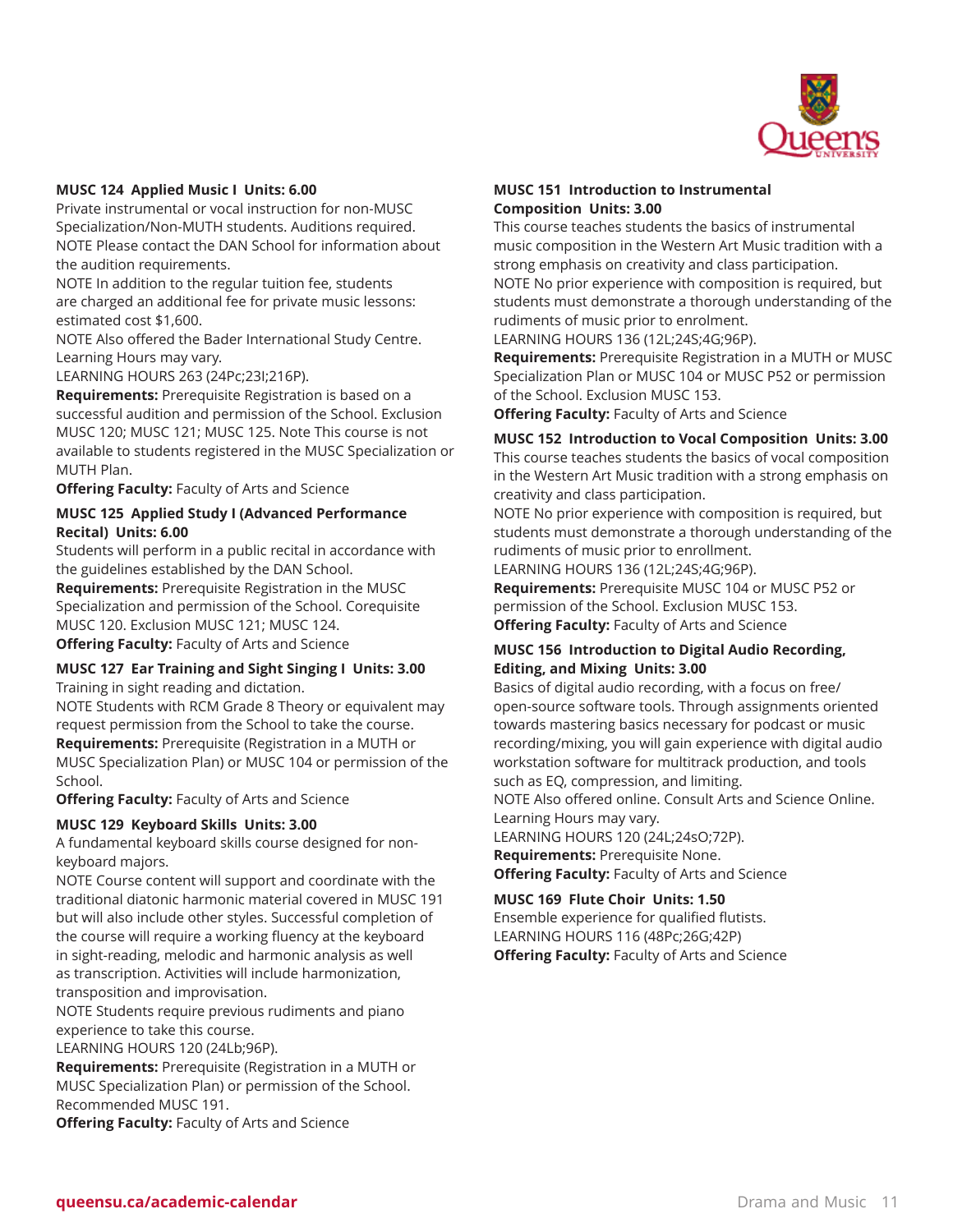

# **MUSC 171 Social History of Popular Music Units: 3.00**

A survey of important trends in 20th century Western popular music. Topics include genres, individual artists and groups, record labels and stylistic trends, and sociological issues. NOTE Also offered online. Consult Arts and Science Online. Learning Hours may vary.

NOTE Also offered at the Bader International Studies Centre, Herstmonceux. Learning Hours may vary.

LEARNING HOURS 120 (36L;84P).

**Requirements:** Prerequisite None.

**Offering Faculty:** Faculty of Arts and Science

# **MUSC 180 Vocal Techniques and Methods Units: 3.00**

An introduction to the study of the singing voice through class instruction. Fundamental techniques that can be used in a teaching situation will be emphasized. Includes the study of the changing voice (male and female), breathing techniques, vowel formations, warm-ups, method books and teaching techniques.

NOTE Students with RCM Grade 8 Theory or equivalent may request permission from the School to take the course. **Requirements:** Prerequisite (Registration in a MUTH or MUSC Specialization Plan) or MUSC 104 Exclusion No more than 6.0 units from MUSC180-189 (BMUS excepted) **Offering Faculty:** Faculty of Arts and Science

# **MUSC 191 Theory and Analysis I Units: 6.00**

Diatonic voice-leading and harmony, principles of form and small structures (binary, ternary) through part-writing and analysis.

NOTE Students having received 80% or higher on a conservatory advanced rudiments exam may enrol in the course with permission of the School.

LEARNING HOURS 240 (72L;24T;144P).

**Requirements:** Prerequisite (Registration in a MUTH or MUSC Specialization Plan) or MUSC 105 or (a grade of A- in MUSC 104) or permission of the School.

**Offering Faculty:** Faculty of Arts and Science

# **MUSC 200 Small Ensemble Units: 1.50**

Chamber music, collaborative piano, or small ensemble experience for qualified Instrumentalists and singers. Topics vary. Course includes weekly coachings and a minimum of one evaluation concert per term for all students. Credit attained only with regular attendance, active participation, and ample preparation.

NOTE Students will be registered into the course number that matches heir current level of study, (i.e. if a student is in third year they will be registered in MUSC 300).

NOTE Collaborative Piano is strongly recommended for all piano and organ majors in the BMUS program. LEARNING HOURS VARY.

**Requirements:** Prerequisite Permission of the School. **Offering Faculty:** Faculty of Arts and Science

# **MUSC 210 Western Art Music: Crusades to Colonialism Units: 3.00**

An examination of the styles, genres, composers, and contexts of Western art music between ca. 1000 and 1800 CE. Exploring the historical and historiographical trajectory of Western music in global and colonial context, we will continue to build skills to critically analyze musical works and connect their production with social and cultural contexts. LEARNING HOURS 119 (36L;18O;65P).

**Requirements:** Prerequisite MUTH 110 and (MUSC 104 or MUSC 105 or MUSC 191). Exclusion MUSC 204; MUSC 205. **Offering Faculty:** Faculty of Arts and Science

# **MUSC 211 Western Art Music: Industrialization to the Internet Units: 3.00**

Students will study the styles and meanings of Western art music from the Romantic period to that of the 21st Century. In addition to understanding this music's beauty and power, we will also examine the ways that narratives of Western art music from this period are imbricated with racism, sexism, ableism, and classism.

LEARNING HOURS 120 (36L;12O;72P).

**Requirements:** Prerequisite MUTH 111 and (MUSC 104 or MUSC 105 or MUSC 191). Exclusion MUSC 102; MUSC 203; MUSC 204.

**Offering Faculty:** Faculty of Arts and Science

# **MUSC 212 Medium Ensemble Units: 1.50**

Mid-size ensemble experience for qualified performers. Topics vary. Course includes weekly rehearsals of a wider variety of repertoire, and a minimum of one concert per term for all students. Credit attained only with regular attendance, active participation, and ample preparation.

NOTE Students will be registered into the course number that matches their current level of study (i.e. if a student is in third year they will be registered in MUSC 312).

LEARNING HOURS 168 (72Pc;96P).

**Requirements:** Prerequisite Permission of the School upon audition.

**Offering Faculty:** Faculty of Arts and Science

# **MUSC 215 Large Ensemble Units: 1.50**

Large ensemble for qualified instrumentalists and singers. Topics vary. Course includes weekly rehearsals of a wide variety of repertoire, and a minimum of one concert per term, for all students. Credit attained only with regular attendance, active participation, and ample preparation.

NOTE Students will be registered into the course number that matches their current level of study (i.e. if a student is in third year they will be registered in MUSC 315).

LEARNING HOURS 168 (72Pc;96P).

**Requirements:** Prerequisite Permission of the School upon audition.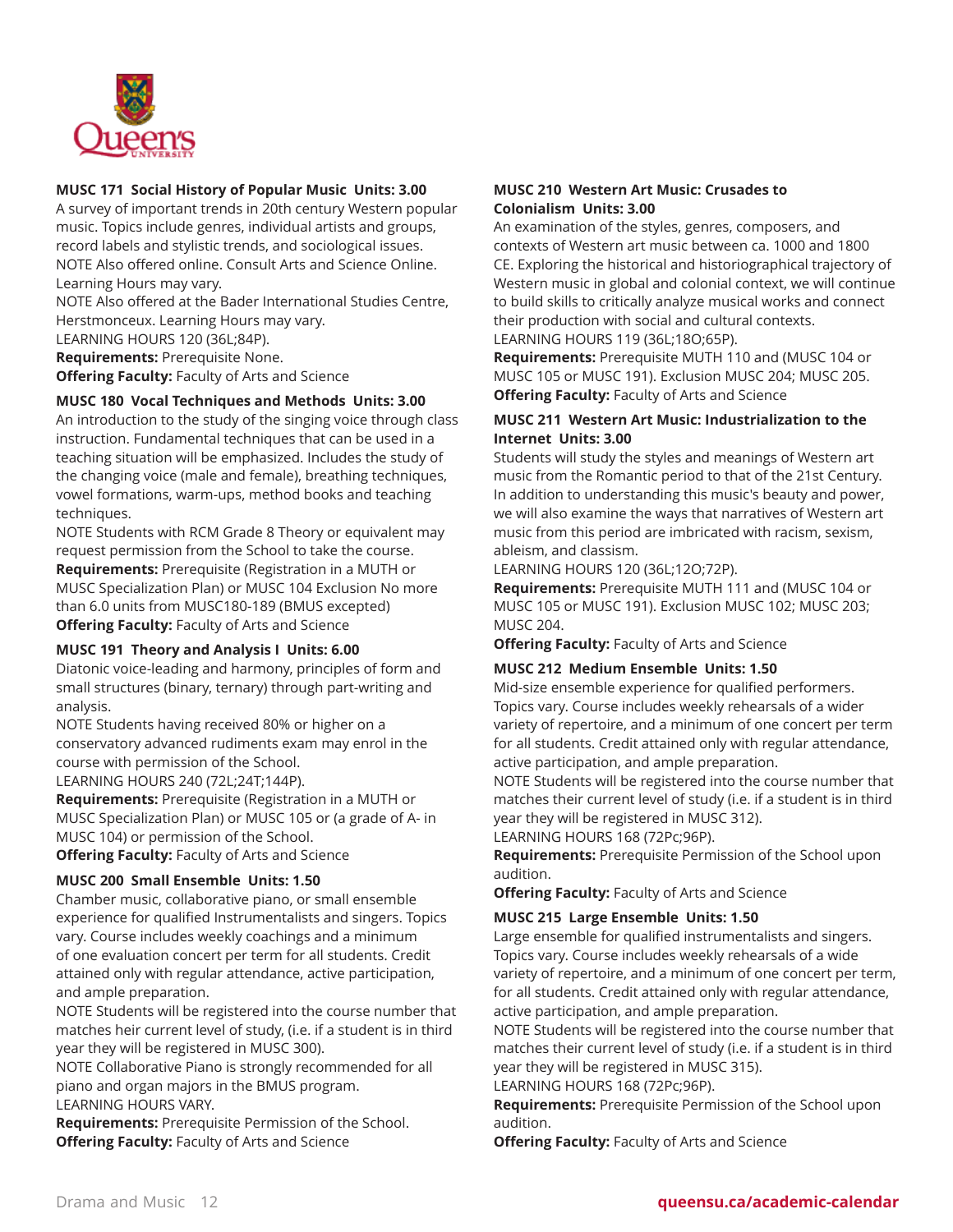

# **MUSC 220 Applied Study II (Advanced Performance) Units: 6.00**

Continuation of MUSC 120.

NOTE Accompanist Fee: estimated cost \$500 - \$1,000. NOTE BMUS students who receive a recommendation from their area coordinators and jury panel and a minimum grade of an A- in the jury examination component of MUSC 121 may apply to audition for this course. Auditions take place in early September and successful students are then registered in MUSC 220 and MUSC 225 by the DAN School. An audition does not guarantee acceptance into this course. All decisions are final.

**Requirements:** Prerequisite A minimum grade of a B in MUSC 120 and MUSC 125. Corequisite MUSC 225. Exclusion MUSC 221; MUSC 224.

**Offering Faculty:** Faculty of Arts and Science

# **MUSC 221 Applied Study II Units: 6.00**

Continuation of MUSC 121.

NOTE Accompanist Fee: estimated cost \$500 - \$1,000. **Requirements:** Prerequisite MUSC 121. Exclusion MUSC 220; MUSC 224; MUSC 225.

**Offering Faculty:** Faculty of Arts and Science

# **MUSC 224 Applied Music II Units: 6.00**

Continuation of MUSC 124.

NOTE In addition to the regular tuition fee, students are charged an additional fee for private music lessons: estimated cost \$1,600.

**Requirements:** Prerequisite MUSC 124. Exclusion MUSC 220; MUSC 221; MUSC 225. Note This course is not available to students registered in the MUSC Specialization or MUTH Plan.

**Offering Faculty:** Faculty of Arts and Science

# **MUSC 225 Applied Study II (Advanced Performance Recital) Units: 6.00**

Students will perform in a public recital in accordance with guidelines established by the DAN School.

**Requirements:** Prerequisite A minimum grade of a B in MUSC 120 and MUSC 125. Corequisite MUSC 220. Exclusion MUSC 221; MUSC 224.

**Offering Faculty:** Faculty of Arts and Science

# **MUSC 227 Ear Training and Sight Singing II Units: 3.00**

A continuation of MUSC 127/3.0. **Requirements:** MUSC127 **Offering Faculty:** Faculty of Arts and Science

# **MUSC 229 Keyboard Lab Units: 3.00**

A comprehensive keyboard musicianship course in a laboratory format specifically designed for keyboard majors and others receiving advanced placement. Course content will include practical instrument-specific activities for pianists. NOTE Course content will support and coordinate with the traditional diatonic harmonic material covered in MUSC 191 but will also include other styles. Successful completion of the course will require a working fluency at the keyboard in sight-reading, melodic and harmonic analysis as well as transcription. Activities will include harmonization, transposition and improvisation.

LEARNING HOURS 120 (24Lb;96P).

**Requirements:** Prerequisite MUSC 129 or permission of the School. Exclusion MUSC 228. Recommended MUSC 292 and MUSC 293.

**Offering Faculty:** Faculty of Arts and Science

**MUSC 233 Dalcroze Kodaly & Orff Units: 3.00 Course Equivalencies:** MUSC233, MUSC333 **Offering Faculty:** Faculty of Arts and Science

# **MUSC 240 Music of Video Games Units: 3.00**

An examination of the music of video games, focusing on sociological perspectives of gameplay. Content will include game history, theories of play, immersion and interactivity, interactions with social media and other online communities, and related interdisciplinary topics such as trope, intertextuality, and narrative.

LEARNING HOURS 120 (18L;42aO;60P).

**Requirements:** Prerequisite Level 2 or above or registration in the MUTH Plan. Exclusion MUSC 245 (Topic Title: Music and Video Games).

**Offering Faculty:** Faculty of Arts and Science

# **MUSC 241 Scandals that Rocked the Classical Music World Units: 3.00**

From the Renaissance to the present, the course will explore the scandalous affairs, gruesome tales, and secret personal lives of some of history's most beloved "aristocratic" classical composers and musicians, connecting them to historical and political circumstances and seeing their impact on the music we cherish today.

LEARNING HOURS 120 (36L;12O;72P).

**Requirements:** Prerequisite (MUTH 110 or MUTH 111) or permission of the Department. Exclusion MUSC 245 (Topic Title: Scandals that Rocked the Musical World). **Offering Faculty:** Faculty of Arts and Science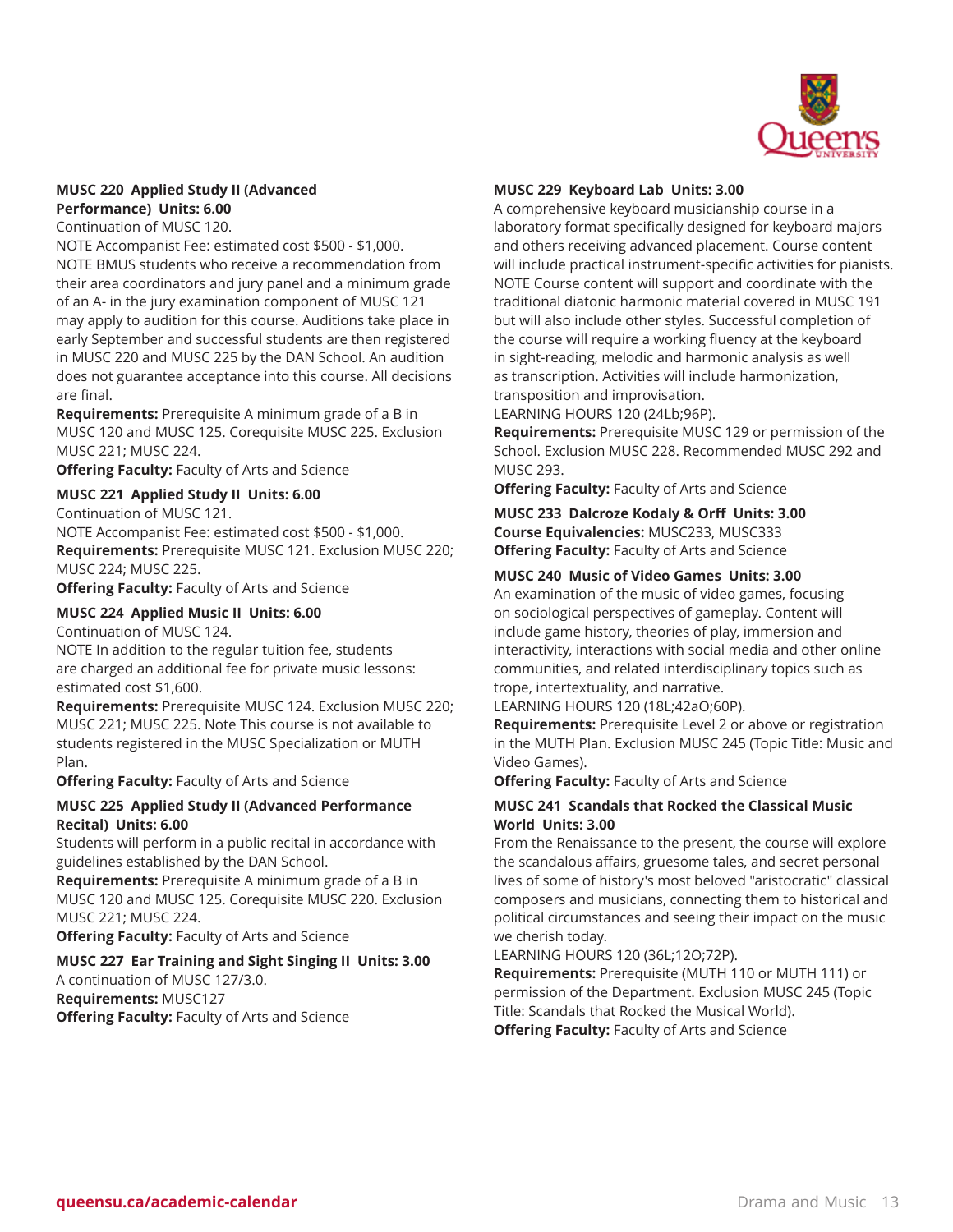

# **MUSC 245 Topics in Music and Cultures Units: 3.00**

An exploration of a specific topic or skillset in (ethno)musicology, music and society, and/or music creation. LEARNING HOURS 120 (36L;24O;60P)

**Requirements:** Prerequisite Level 2 or above or registration in the MUTH Plan.

**Offering Faculty:** Faculty of Arts and Science

# **MUSC 247 Music Practicum Units: 1.50**

A credit/non-credit practicum for 48 hours of extra-curricular work in music related fields, including School productions. LEARNING HOURS 60 (12I;48P).

**Requirements:** Prerequisite Level 2 or above and registration in a (COCA, DRAM, MUSC, MUTH or MAPP Plan). Exclusion DRAM 247; MUTH 247.

**Offering Faculty:** Faculty of Arts and Science

# **MUSC 253 Introduction to Jazz Improvisation Units: 3.00**

An introduction to the skills required to improvise in the jazz style. Students will develop their ability to improvise by analysing, listening and performing repertoire from the Swing and Bebop eras.

**Requirements:** Prerequisite (Level 2 or above and registration in a MUSC Specialization or MUTH Plan) or permission of the School.

**Offering Faculty:** Faculty of Arts and Science

# **MUSC 255 Electroacoustic Music Composition Units: 6.00**

Basic techniques of electroacoustic music composition, including recording, sound editing, synthesis, MIDI, sequencers and synthesizer voicing. Emphasis is also placed on the history and aesthetics of electroacoustic music through listening, discussion and analysis.

**Requirements:** Prerequisite None. Recommended Experience in music composition is encouraged but not a prerequisite.

**Offering Faculty:** Faculty of Arts and Science

# **MUSC 258 Science and Technology of Music Units: 3.00**

Practical aspects of the physics of musical instruments, architectural acoustics, physiology of the ear and of the voice, tuning and temperament, psychoacoustics, and audio electronics including analog and digital technologies for recording, synthesis and broadcasting. Attention will also be given to the history and literature of electroacoustic music. LEARNING HOURS 114 (36L;12O;66P).

**Requirements:** Prerequisite None.

**Offering Faculty:** Faculty of Arts and Science

# **MUSC 270 Conducting Techniques Units: 3.00**

An introduction to basic principles of choral and instrumental conducting including baton and rehearsal techniques. NOTE Rental of instruments may be required.

**Requirements:** Prerequisite None. Corequisite (MUSC 180 or MUSC 181 or MUSC 183 or MUSC 185 or MUSC 187 or MUSC 280 or MUSC 281 or MUSC 283 or MUSC 285 or MUSC 287).

**Offering Faculty:** Faculty of Arts and Science

# **MUSC 271 Introduction to Hip Hop Units: 3.00**

This course explores the emergence of hip hop as a musical and cultural phenomenon. We will examine the history of hip hop from the mid-eighties to the present, considering its aesthetic and political impact on North American culture. LEARNING HOURS 120 (36L;24O;60P).

**Requirements:** Prerequisite Level 2 or above or registration in the MUTH Plan. Exclusion MUSC 245 (Topic Title: Introduction to Hip Hop - Winter 2021).

**Offering Faculty:** Faculty of Arts and Science

# **MUSC 274 Music Education:Partnership Placement Units: 3.00**

A laboratory course emphasizing weekly field-based observations and supervised practice teaching experiences in music within schools and/or community organizations in conjunction with music education theory.

**Requirements:** Prerequisite (Level 2 or above and [registration in a MUSC or MUTH Plan] or [MUSC 114 and 3.0 units from MUSC or MUTH]) or permission of the School. **Offering Faculty:** Faculty of Arts and Science

# **MUSC 280 Vocal Techniques and Methods Units: 3.00** Study of the principles of the musical voice. Topics include

vocal care and development, singing techniques, diction and score study. The selection of age-, ability-, and culturally appropriate repertoire and activities will also be examined. NOTE Enrolment is limited to students in a MUSC or MUTH Plan. Some experience with reading music notation is recommended for students enrolling in this course. LEARNING HOURS 114 (36L;78P).

**Requirements:** Prerequisite None. Exclusion MUSC 180. **Offering Faculty:** Faculty of Arts and Science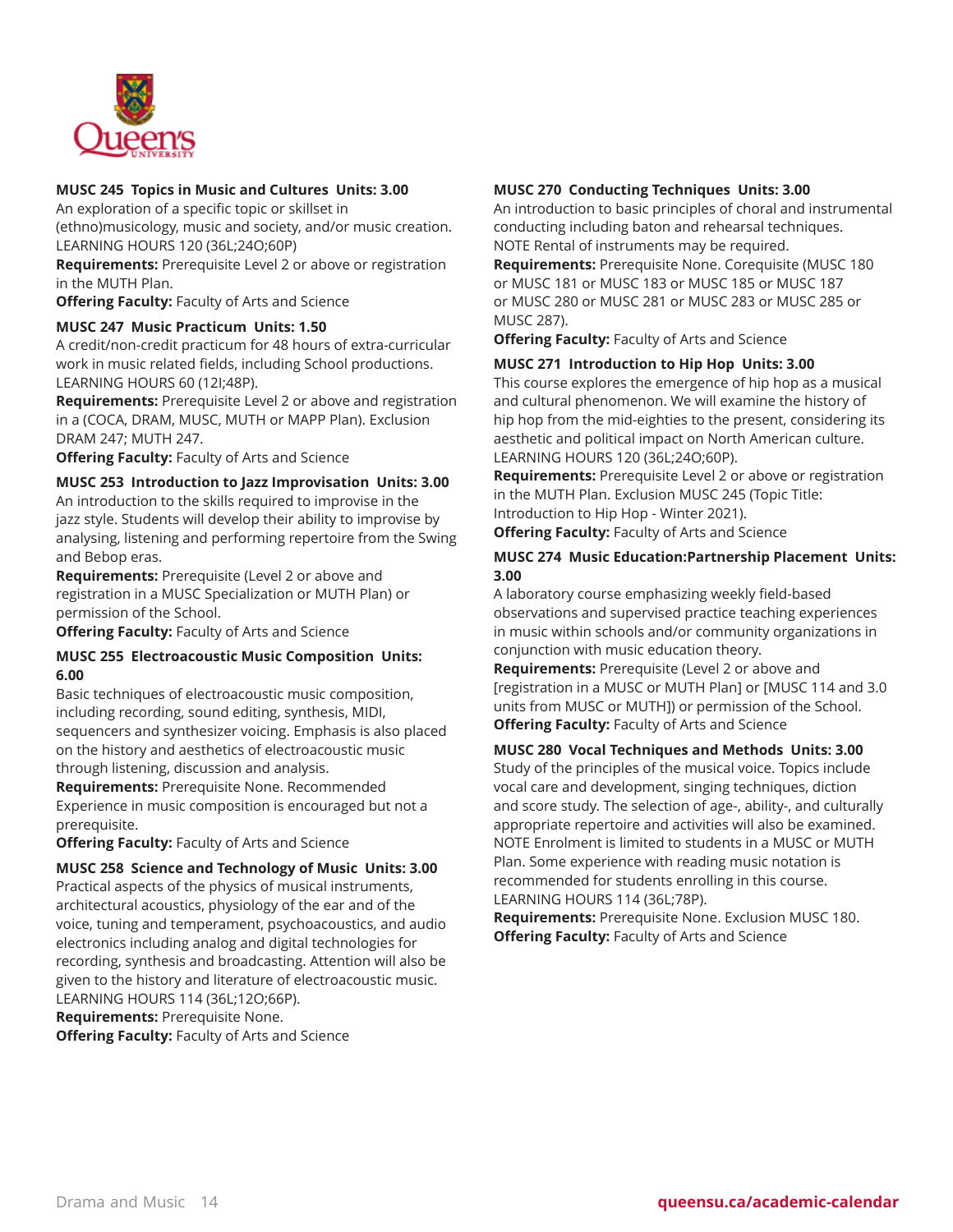

# **MUSC 281 Woodwind Techniques and Methods Units: 3.00**

Study of the principles of playing Woodwind Instruments through the performance of select instruments and examination of salient repertoire and pedagogical resources used to support beginner and intermediate students. Topics include handling and posture, playing techniques, ranges, fingerings, transpositions, maintenance and care.

NOTE Students will need to access their own instrument(s) and rental options will be made available on the first day of class if needed.

NOTE Enrolment is limited to students in a MUSC or MUTH Plan.

LEARNING HOURS 114 (36L;78P).

**Requirements:** Prerequisite (Registration in a MUSC or MUTH plan) or (MUSC 104 or MUSC 105) or permission of the School. Exclusion MUSC 181.

**Course Equivalencies:** MUSC182; MUSC281 **Offering Faculty:** Faculty of Arts and Science

# **MUSC 282 Exploring Global Music in the Classroom Units: 3.00**

Group instruction in performing and teaching a selected World Music. Students will learn ways to introduce this music within an age-, ability-, and culturally-appropriate context to teaching.

LEARNING HOURS 114 (36L;78P).

**Requirements:** Prerequisite Level 2 or above or registration in the MUTH Plan. Equivalency MUSC 189.

**Offering Faculty:** Faculty of Arts and Science

# **MUSC 283 Brass Techniques and Methods Units: 3.00**

Study of the principles of playing brass instruments through the performance of select instruments and examination of salient repertoire and pedagogical resources used to support beginner and intermediate students. Topics include handling and posture, playing techniques, ranges, fingerings, transpositions, maintenance and care.

NOTE Students will need to access their own instrument(s) and rental options will be made available on the first day of class if needed.

LEARNING HOURS 114 (36L;78P).

**Requirements:** Prerequisite (Registration in a MUSC or MUTH plan) or (MUSC 104 or MUSC 105) or permission of the School. Equivalency MUSC 183.

**Offering Faculty:** Faculty of Arts and Science

# **MUSC 285 String Techniques and Methods Units: 3.00**

Study of the principles of orchestral stringed instruments through the performance of select instruments and examination of salient repertoire and pedagogical resources. Fundamental playing techniques will be emphasized including posture and handling, fingerings, bowings, tuning, and maintenance.

NOTE Students will need access to their own instrument(s) and rental options will be made available on the first day of class if needed.

NOTE Instrument Rental: estimated cost \$60 - \$100. LEARNING HOURS 114 (36L;78P).

**Requirements:** Prerequisite (Registration in a MUSC or MUTH plan) or (MUSC 104 or MUSC 105) or permission of the School. Exclusion MUSC 185.

**Offering Faculty:** Faculty of Arts and Science

# **MUSC 286 Women, Gender and Music Units: 3.00**

A study, from feminist perspectives, of women's roles in music and relation to music in popular and classical genres of various historic and contemporary traditions. Critical examination of the construct of gender and identity in several musics is included.

LEARNING HOURS 120 (36S;24O;60P).

**Requirements:** Prerequisite None.

**Offering Faculty:** Faculty of Arts and Science

# **MUSC 287 Percussion Techniques and Methods Units: 3.00**

Study of the principles of playing percussion instruments through performance of select instruments, and examination of salient repertoire and pedagogical resources. Students will also develop proficiency reading salient percussion notation and examine appropriate resources and activities for learning these instruments in a group setting.

LEARNING HOURS 114(36L;78P)

**Requirements:** PREREQUISITE (Registration in a MUSC or MUTH plan) or (MUSC 104/3.0 or MUSC 105/3.0) or permission of the School.

**Course Equivalencies:** MUSC187 MUSC187B **Offering Faculty:** Faculty of Arts and Science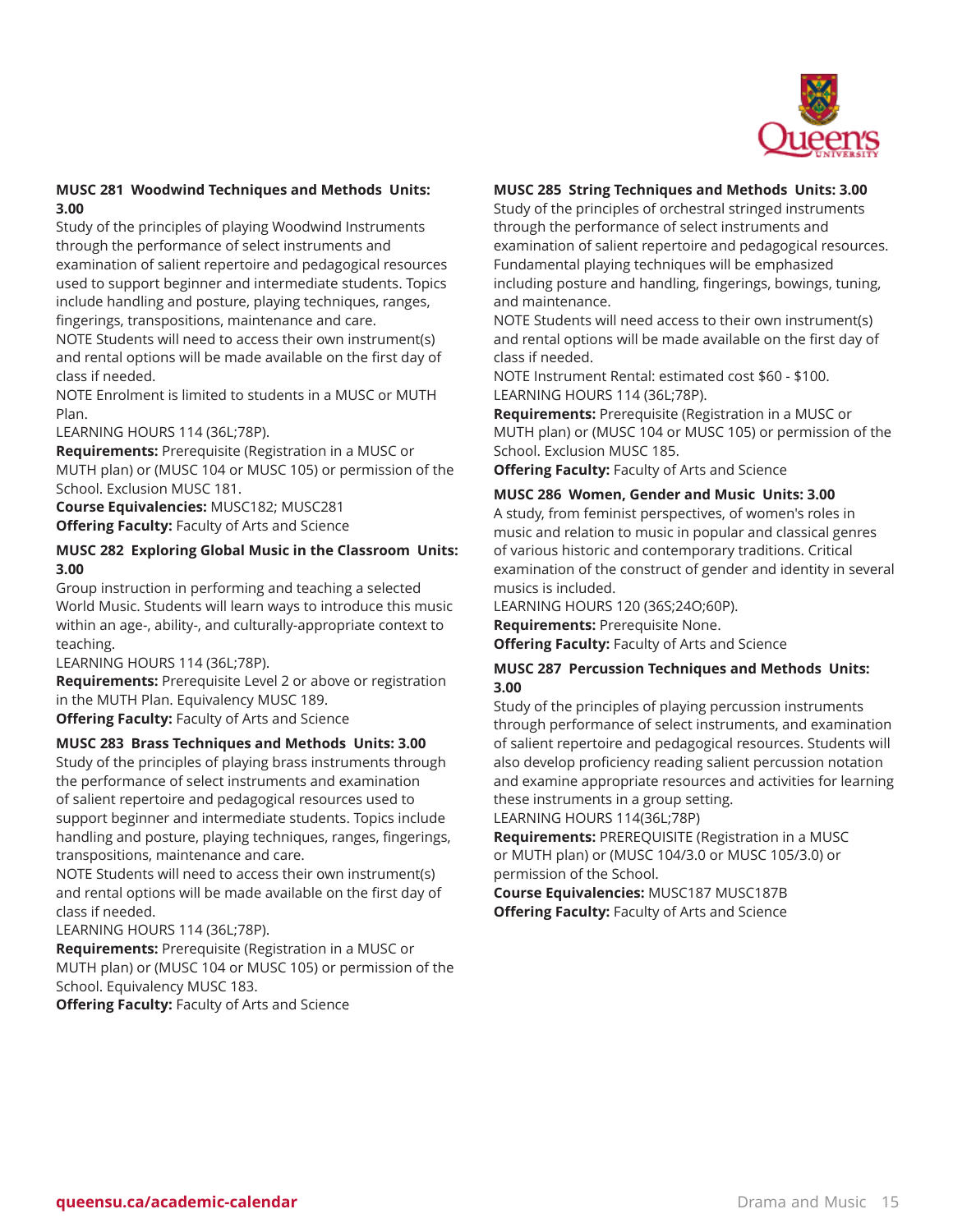

# **MUSC 288 Guitar Techniques and Methods Units: 3.00**

Study of the principles of playing guitar through performance, and examination of salient repertoire and pedagogical resources. Topics include playing and accompaniment techniques, range, fingerings, handling, care and maintenance. Students will examine how guitar playing techniques can be transferred to ukelele and salient repertoire for teaching.

NOTE Student must provide their own instruments. LEARNING HOURS 114 (36L;78P).

**Requirements:** Prerequisite (Registration in a MUSC or MUTH Plan) or (MUSC 104 or MUSC 105) or permission of the School. Equivalency MUSC 188.

**Course Equivalencies:** MUSC188 MUSC188B **Offering Faculty:** Faculty of Arts and Science

# **MUSC 289 Global Musics Units: 3.00**

An introduction to the study of music in culture, based on world music traditions. The course focuses on a selection of Native North American, African, European, Eastern and Middle Eastern, as well as other musical contexts. NOTE Also offered online. Consult Arts and Science Online.

Learning Hours may vary. LEARNING HOURS 112 (36L;24O;52P). **Requirements:** Prerequisite None. **Offering Faculty:** Faculty of Arts and Science

# **MUSC 292 Theory and Analysis IIA Units: 3.00**

Tonal and chromatic voice-leading and harmony, phrase structure, bipartite, tripartite, and composite formal structures, through part-writing and analysis. LEARNING HOURS 114 (36L;78P).

**Requirements:** Prerequisite A minimum grade of a C- in MUSC 191 or permission of the School. Exclusion A maximum of 6.0 units from MUSC 291; MUSC 292; MUSC 293. **Offering Faculty:** Faculty of Arts and Science

#### **MUSC 293 Theory and Analysis IIB Units: 3.00**

Chromatic voice-leading and harmony, large-scale and expanded formal structures, including sonata, rondo, and expanded 19th-century forms, through part-writing and analysis.

LEARNING HOURS 114 (36L;78P).

**Requirements:** Prerequisite MUSC 292. Exclusion A maximum of 6.0 units from MUSC 291; MUSC 292; MUSC 293.

**Offering Faculty:** Faculty of Arts and Science

# **MUSC 300 Small Ensemble Units: 1.50**

Chamber music , collaborative piano, or small ensemble experience for qualified Instrumentalist and singers. Topics vary. Course includes weekly coachings and a minimum of one evaluation concert per term for all students. Credit attained only with regular attendance, active participation, and ample preparation.

NOTE Students will be registered into the course number that matches their current level of study. (i.e. if a student is in third year they will be registered in MUSC 300).

NOTE Collaborative Piano is strongly recommended for all piano and organ majors in the BMUS program. LEARNING HOURS VARY.

**Requirements:** Prerequisite Permission of the School. **Offering Faculty:** Faculty of Arts and Science

# **MUSC 312 Medium Ensemble Units: 1.50**

Mid-size ensemble experience for qualified performers. Topics vary. Course includes weekly rehearsals of a wider variety of repertoire, and a minimum of one concert per term for all students. Credit attained only with regular attendance, active participation, and ample preparation.

NOTE Students will be registered into the course number that matches their current level of study. (i.e. if a student is in third year they will be registered in MUSC 312).

LEARNING HOURS 168 (72Pc;96P).

**Requirements:** Prerequisite Permission of the School upon audition.

**Offering Faculty:** Faculty of Arts and Science

# **MUSC 315 Large Ensemble Units: 1.50**

Large ensemble for qualified instrumentalists and singers. Topics vary. Course includes weekly rehearsals of a wide variety of repertoire, and a minimum of one concert per term, for all students. Credit attained only with regular attendance, active participation, and ample preparation.

NOTE Students will be registered into the course number that matches their current level of study. (i.e. if a student is in third year they will be registered in MUSC 315).

LEARNING HOURS 168 (72Pc;96P).

**Requirements:** Prerequisite Permission of the School upon audition.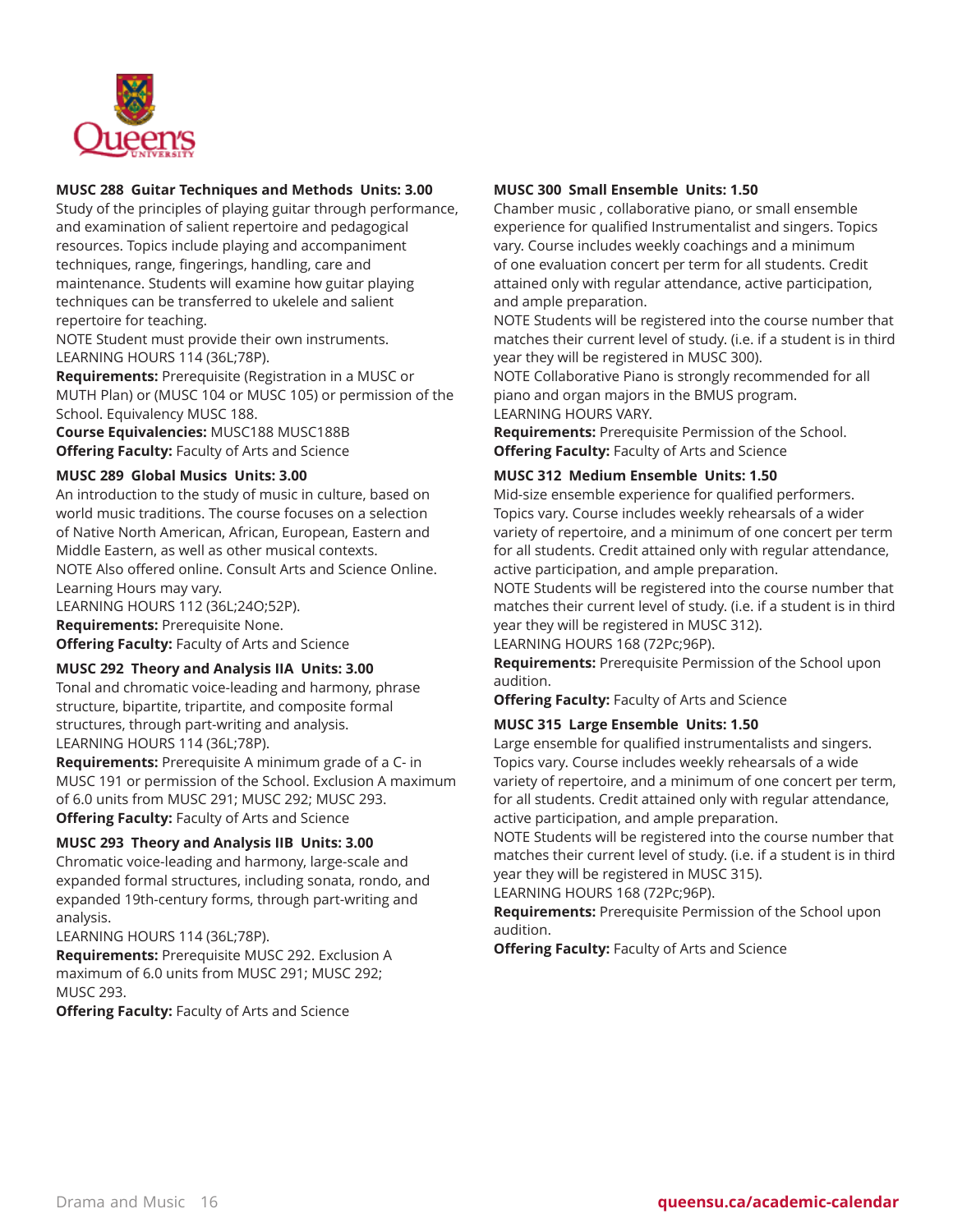

# **MUSC 320 Applied Study III (Advanced Performance) Units: 6.00**

Continuation of MUSC 220.

NOTE Accompanist Fee: estimated cost \$500 - \$1,000. NOTE BMUS students who receive a recommendation from their area coordinators and jury panel and a minimum grade of A- in the jury examination component of MUSC 221 may apply to audition for this course. Auditions take place in early September and successful students are then registered in MUSC 320 and MUSC 325 by the DAN School. An audition does not guarantee acceptance into this course. All decisions are final.

**Requirements:** Prerequisite A minimum grade of a B in MUSC 220 and MUSC 225. Corequisite MUSC 325. Exclusion MUSC 321; MUSC 324.

**Offering Faculty:** Faculty of Arts and Science

# **MUSC 321 Applied Study III Units: 6.00**

Continuation of MUSC 221 at an advanced level. NOTE Accompanist Fee: estimated cost \$500 - \$1,000. **Requirements:** Prerequisite A minimum grade of a B- in (MUSC 220 or MUSC 221). Exclusion MUSC 320; MUSC 324; MUSC 325.

**Offering Faculty:** Faculty of Arts and Science

# **MUSC 324 Applied Music III Units: 6.00**

Continuation of MUSC 224.

NOTE In addition to the regular tuition fee, students are charged an additional fee for private music lessons: estimated cost \$1,600.

**Requirements:** Prerequisite A minimum grade of a B- in MUSC 224. Exclusion MUSC 320; MUSC 321; MUSC 325. Note This course is not available to students registered in the MUSC Specialization or MUTH Plan.

**Offering Faculty:** Faculty of Arts and Science

# **MUSC 325 Applied Study III (Advanced Performance Recital) Units: 6.00**

Students will perform in a public recital in accordance with guidelines established by the DAN School.

**Requirements:** Prerequisite A minimum grade of a B in MUSC 220 and MUSC 225. Corequisite MUSC 320. Exclusion MUSC 321; MUSC 324.

**Offering Faculty:** Faculty of Arts and Science

# **MUSC 326 Lyric Diction Units: 3.00**

Introduction to phonetics, the International Phonetic Alphabet and voice physiology together with a study of the rules of pronunciation in English, Italian, French and German. Emphasis on active skills, singing and discussion. Highly recommended for all voice students and students planning graduate study in voice, choral conducting or collaborative piano.

LEARNING HOURS 120 (36L;84P).

**Requirements:** Prerequisite Level 3 or above and permission of the School. Equivalency MUSC 226.

**Course Equivalencies:** MUSC226, MUSC326B,326 **Offering Faculty:** Faculty of Arts and Science

#### **MUSC 328 Applied Pedagogy I Units: 3.00**

The practical study of teaching techniques of standard musical repertoire (solo, chamber, orchestral, operatic, etc.) of a particular instrument. The course requires student performances of representative musical works. The instruments studied will rotate from year to year as resources permit.

NOTE Students must have previous experience on the instrument/vocal area listed in the topic ID. Contact the School for more information.

LEARNING HOURS 120 (36S;84P).

**Requirements:** Prerequisite Level 3 or above and permission of the School.

**Offering Faculty:** Faculty of Arts and Science

# **MUSC 329 Applied Pedagogy II Units: 3.00**

The practical study of teaching techniques of standard musical repertoire (solo, chamber, orchestral, operatic, etc.) of a particular instrument. The course requires student performances of representative musical works. The focus of study will rotate from year to year as resources permit. NOTE Students must have previous experience on the instrument/vocal area listed in the topic ID. Contact the School for more information.

LEARNING HOURS 120 (36S;84P).

**Requirements:** Prerequisite Level 3 or above and permission of the School.

**Course Equivalencies:** MUSC329 and 329B **Offering Faculty:** Faculty of Arts and Science

#### **MUSC 333 Dalcroze Kodaly and Orff Units: 3.00**

An historical overview and introduction to the philosophical and pedagogical views of Emile Jaques-Dalcroze, Zoltan Kodály and Carl Orff to teaching music. LEARNING HOURS 120 (12L;12Pc;12G;24O;60P).

**Requirements:** Prerequisite Level 3 or above and MUSC 274.

**Course Equivalencies:** MUSC233, MUSC333 **Offering Faculty:** Faculty of Arts and Science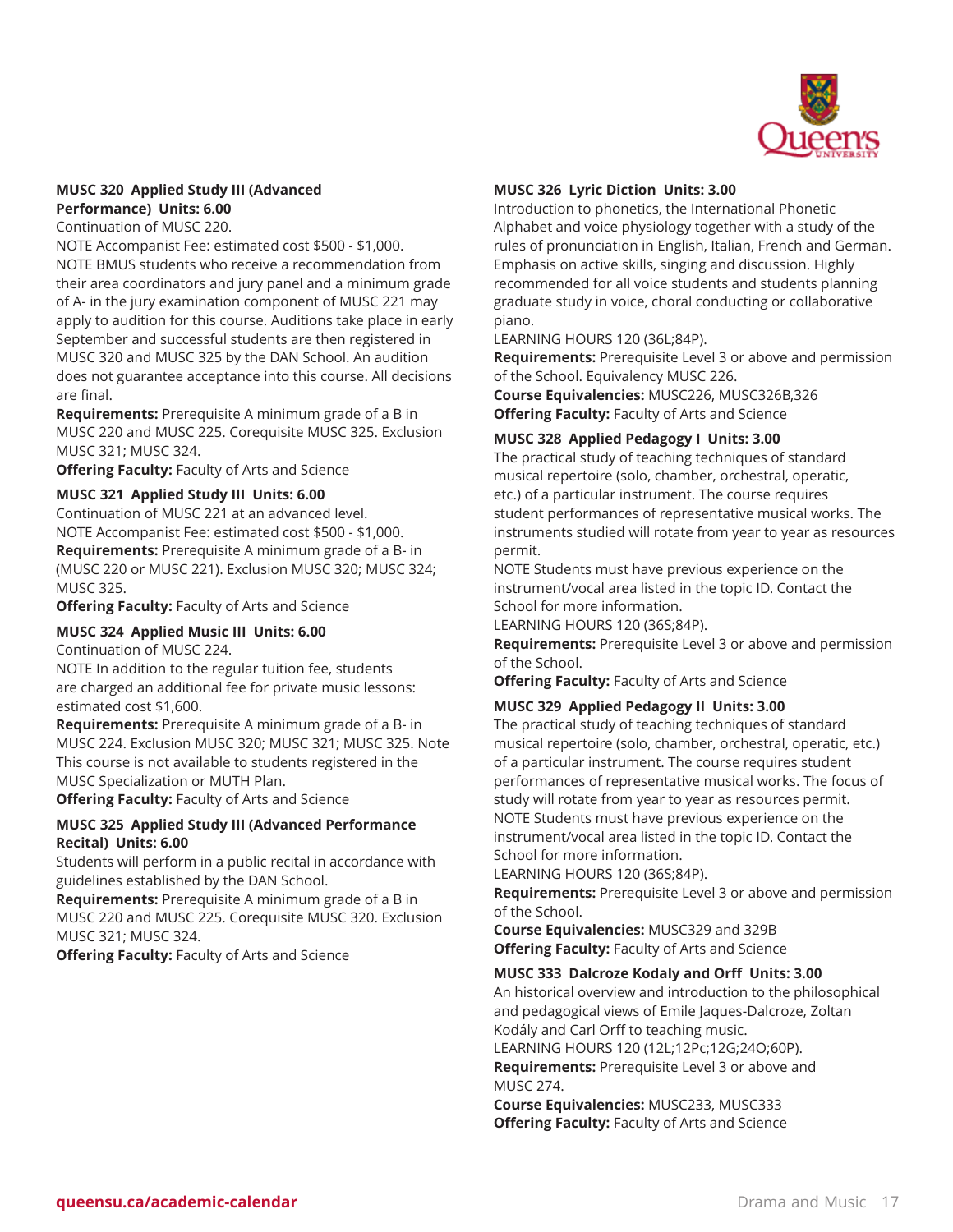

# **MUSC 334 Elementary Music Education Units: 3.00**

An examination of the literature, instructional methods, resources, and planning structures for teaching music to elementary students.

LEARNING HOURS 120 (36G;24O;60P).

**Requirements:** Prerequisite MUSC 274 or permission of the School. Exclusion MUSC 332; MUSC 336.

**Offering Faculty:** Faculty of Arts and Science

# **MUSC 335 Music Education in the Community Units: 3.00**

This course examines formal, informal and non-formal structures that support music teaching and learning in the community across the lifespan.

LEARNING HOURS 120 (36G;24O;60P).

**Requirements:** Prerequisite (Level 3 or above and registration in a MUSC or MUTH Plan) or permission of the School. Note Non-Music students should note that a significant music background is required to be successful in this course.

**Offering Faculty:** Faculty of Arts and Science

# **MUSC 338 Secondary Music Education Units: 3.00**

An introduction to the methods, materials, and curriculum design suitable for teaching music to senior high school students.

LEARNING HOURS 106 (36L;6Pc;12G;52P).

**Requirements:** Prerequisite Level 3 or above and 6.0 units from (MUSC 180-MUSC 188; MUSC 280; MUSC 281; MUSC 283-MUSC 288).

**Offering Faculty:** Faculty of Arts and Science

# **MUSC 348 Advanced Guitar Techniques and Methods Units: 3.00**

A study of advanced guitar technique and pedagogy including scales and arpeggios, jazz chord voicings, alternate tunings, practice strategies and arrangement/composition. Technical goals will be tailored to individual levels. A range of styles will be explored including Classical, Flamenco, Fingerstyle, Folk, Blues, Jazz, Salsa, and Afro-Cuban.

LEARNING HOURS 120 (36L;84P).

**Requirements:** Prerequisite MUSC 188 or MUSC 288 or permission of the School. Equivalency MUSC 381 (Topic Title: Advanced Guitar Techniques and Methods). **Offering Faculty:** Faculty of Arts and Science

# **MUSC 351 Acoustic Composition Units: 3.00**

Guidance in the development of the student as a composer for instruments and voice.

NOTE Students must submit a portfolio of compositions to the School of Music Office by the last day of classes in the Winter Term. Admission is determined through evaluation of portfolios by a Faculty jury. Submission of a portfolio does not guarantee admission.

**Offering Faculty:** Faculty of Arts and Science

# **MUSC 352 Electroacoustic Composition Units: 3.00**

Guidance in the development of the student as a composer of electroacoustic music.

**Requirements:** Prerequisite MUSC 255 and permission of the School. Note Students must submit in writing to the Dan School Office their request to apply for this course by the last day of classes in the Winter Term.

**Offering Faculty:** Faculty of Arts and Science

#### **MUSC 354 Acoustic Composition Units: 6.00**

Guidance in the development of the student as a composer for instruments and voice.

NOTE Students must submit a portfolio of compositions to the Music Office by the last day of classes in the Winter Term. Admission is determined through evaluation of portfolios by a Faculty jury. Submission of a portfolio does not guarantee admission.

**Offering Faculty:** Faculty of Arts and Science

#### **MUSC 355 Electroacoustic Composition Units: 6.00**

Guidance in the development of the student as a composer of electroacoustic music.

**Requirements:** Prerequisite MUSC 255 and permission of the School. Note Students must submit in writing to the Dan School Office their request to apply for this course by the last day of classes in the Winter Term.

**Offering Faculty:** Faculty of Arts and Science

**MUSC 358 Jazz and Popular Music Arranging Units: 3.00** Notation, symbols and format of popular music, jazz and music theatre. Scoring and arranging for small jazz groups, studio bands, rock bands, and commercial orchestra. LEARNING HOURS 114 (36L;78P).

**Requirements:** Prerequisite MUSC 293 or permission of the School.

**Offering Faculty:** Faculty of Arts and Science

#### **MUSC 370 Topics in Advanced Conducting Units: 3.00**

Study of advanced conducting techniques, score analysis and rehearsal procedures. Issues of style, interpretation and relationship between gesture and response will be examined through the preparation of selected repertoire. Students will explore rehearsal techniques and develop manual dexterity and baton technique.

LEARNING HOURS 120 (24L;12;Lb;12O;72P).

**Requirements:** Prerequisite MUSC 270 or permission of the School.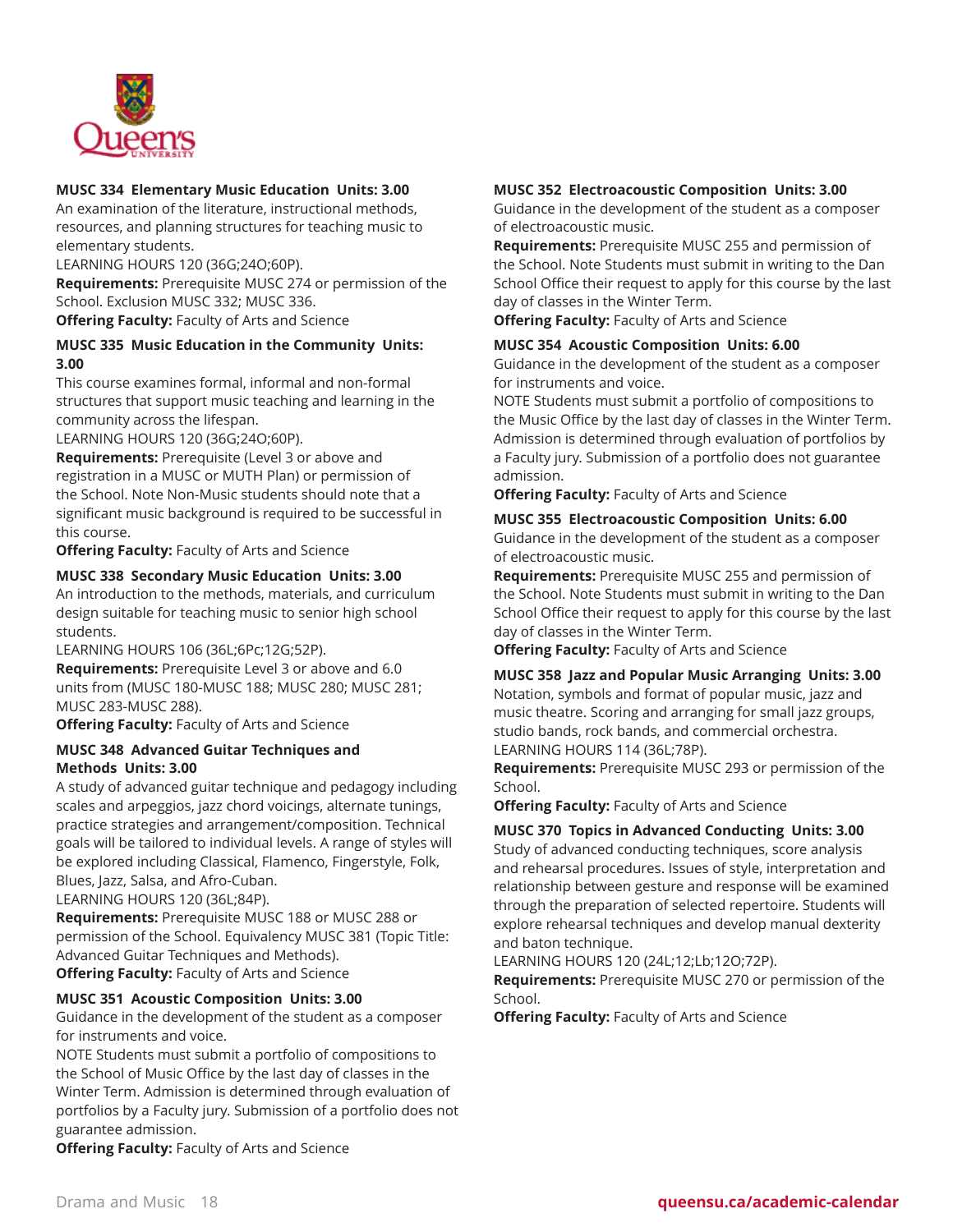

# **MUSC 380 Topics in Music History and Culture I Units: 3.00**

An intensive study of a topic within historical musicology, ethnomusicology, or popular music(s).

LEARNING HOURS 112 (36L;24O;52P).

**Requirements:** Prerequisite (MUSC 191 and [MUSC 210 or MUSC 211] or [MUSC 203 or MUSC 204 or MUSC 205]) or permission of the School.

**Offering Faculty:** Faculty of Arts and Science

# **MUSC 381 Topics in Music Units: 3.00**

An intensive survey of a topic within music. Topics vary by year.

LEARNING HOURS 112 (36L;24O;52P). **Requirements:** Prerequisite Level 3 or above. **Offering Faculty:** Faculty of Arts and Science

# **MUSC 388 Music in Canada Since 1930 Units: 3.00**

A study of the lives and works of composers and musicians in Canada, in a diverse range of genres, as well as the development of institutions and infrastructure in the arts. This course will approach these topics through various lenses including nationalism, politics, pedagogy, and Settler/ Indigenous interactions.

LEARNING HOURS 120 (36L;12O;72P)

**Requirements:** Prerequisite Level 3 or above and (MUSC 104 or MUSC 191) or permission of the School. **Offering Faculty:** Faculty of Arts and Science

# **MUSC 392 Theory and Analysis III Units: 3.00**

Introductory study of 20th- and 21st-century systems of musical organization through analysis and writing. LEARNING HOURS 120 (36L;12O;72P).

**Requirements:** Prerequisite MUSC 293 or permission of the School.

**Offering Faculty:** Faculty of Arts and Science

# **MUSC 393 Music and Digital Media Units: 3.00**

The study of music, technology, and digital media/multimedia and their interactions in contemporary contexts. **Requirements:** Prerequisite Level 3 or permission of the

Department. **Offering Faculty:** Faculty of Arts and Science

# **MUSC 394 Contrapuntal Analysis Units: 3.00**

Study, through analysis, of contrapuntal procedures and styles, from the earliest use of counterpoint through to contemporary contrapuntal compositions.

LEARNING HOURS 120 (36L;12O;72P)

**Requirements:** Prerequisite MUSC 293 or permission of the School.

**Offering Faculty:** Faculty of Arts and Science

# **MUSC 395 Internship Units: 3.00**

Students can apply to undertake a practical internship in applied music, music education, or administration. NOTE Students will be given a grade of Pass/Fail for work done.

LEARNING HOURS 120 (96Oc;24P).

**Requirements:** Prerequisite Level 3 or above and registration in a MUSC Plan and a minimum GPA of 2.90 or higher in MUSC and permission of the School. Exclusion DRAM 395; FILM 395; MAPP 395; MUTH 395; MUTH 396.

**Offering Faculty:** Faculty of Arts and Science

# **MUSC 396 Intro To Orchestration Units: 3.00**

The examination of individual instruments in the string, woodwind, brass and percussion sections. Course includes score analysis, transcription, arranging and orchestration. A recommended course for MUSC Specialization composition students.

**Requirements:** Prerequisite MUSC 191 or permission of the School.

**Offering Faculty:** Faculty of Arts and Science

# **MUSC 397 Intro to MIDI Orchestration Units: 3.00**

This course provides foundational knowledge in MIDI Orchestration and Digital Audio Workstation software. Students demonstrate their understanding of the technology by creating compositions in a variety of genres and styles. The final project introduces students to writing music to support a short video.

LEARNING HOURS 120(48L;72P)

**Requirements:** Prerequisite (MUSC 191 or MUSC 255 or MUSC 396 or MAPP 311) or permission of the School. Exclusion MUSC 475 (Topic Title: Introduction to MIDI Orchestration).

**Offering Faculty:** Faculty of Arts and Science

# **MUSC 398 Modal Counterpoint Units: 3.00**

Study, through rule-based writing, of 16th century modal counterpoint, from two-part species exercises to free counterpoint in Renaissance style.

LEARNING HOURS 114 (36L;78P).

**Requirements:** Prerequisite MUSC 293 or permission of the School.

**Offering Faculty:** Faculty of Arts and Science

# **MUSC 399 Tonal Counterpoint Units: 3.00**

Study, through composition, of the contrapuntal procedures of the 18th century, with an emphasis on J.S. Bach's two-part inventions and fugues.

LEARNING HOURS 114 (36L;78P)

**Requirements:** Prerequisite MUSC 293 or permission of the School.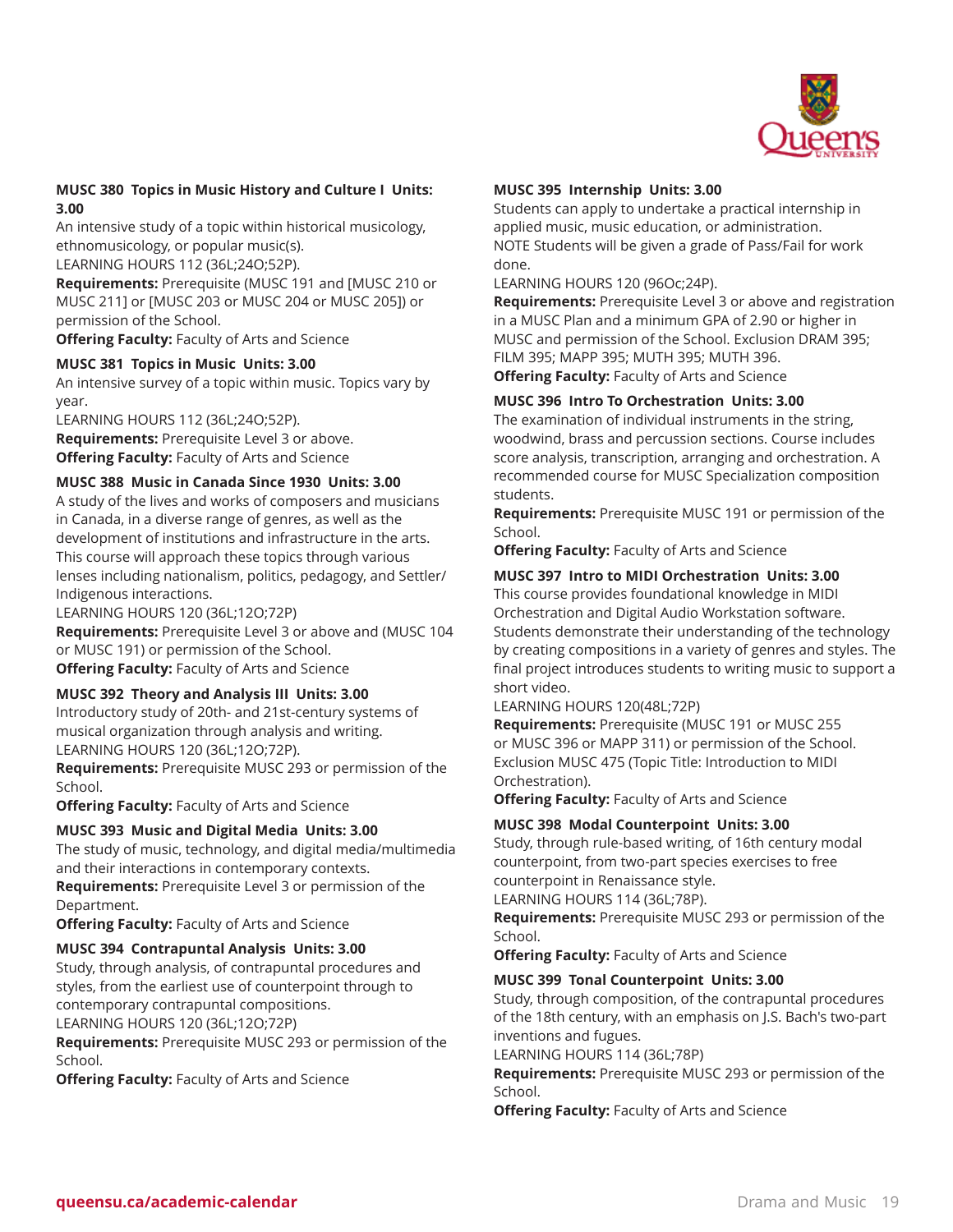

# **MUSC 400 Small Ensemble Units: 1.50**

Chamber music, collaborative piano, or small ensemble experience for qualified Instrumentalist and singers. Topics vary. Course includes weekly coachings and a minimum of one evaluation concert per term for all students. Credit attained only with regular attendance, active participation, and ample preparation.

NOTE Students will be registered into the course number that matches their current level of study. (i.e. if a student is in third year they will be registered in MUSC 300).

NOTE Collaborative Piano is strongly recommended for all piano and organ majors in the BMUS program. LEARNING HOURS VARY.

**Requirements:** Prerequisite Permission of the School. **Offering Faculty:** Faculty of Arts and Science

# **MUSC 412 Medium Ensemble Units: 1.50**

Mid-size ensemble experience for qualified performers. Topics vary. Course includes weekly rehearsals of a wider variety of repertoire, and a minimum of one concert per term for all students. Credit attained only with regular attendance, active participation, and ample preparation.

NOTE Students will be registered into the course number that matches their current level of study (i.e. if a student is in third year they will be registered in MUSC 312).

LEARNING HOURS 168 (72Pc;96P).

**Requirements:** Prerequisite Permission of the School upon audition.

**Offering Faculty:** Faculty of Arts and Science

# **MUSC 415 Large Ensemble Units: 1.50**

Large ensemble for qualified instrumentalists and singers. Topics vary. Course includes weekly rehearsals of a wide variety of repertoire, and a minimum of one concert per term, for all students. Credit attained only with regular attendance, active participation, and ample preparation.

NOTE Students will be registered into the course number that matches their current level of study (i.e. if a student is in third year they will be registered in MUSC 315).

LEARNING HOURS 168 (72Pc;96P).

**Requirements:** Prerequisite Permission of the School upon audition.

**Offering Faculty:** Faculty of Arts and Science

# **MUSC 420 Applied Study IV (Advanced Performance) Units: 6.00**

Continuation of MUSC 320.

NOTE Accompanist Fee: estimated cost \$500 - \$1,000. NOTE BMUS students who receive a recommendation from their area coordinators and jury panel and a minimum grade of A- in the jury examination component of MUSC 321 may apply to audition for this course. Auditions take place in early September and successful students are then registered in MUSC 420 and MUSC 425 by the DAN School. An audition does not guarantee acceptance into this course. All decisions are final.

**Requirements:** Prerequisite A minimum grade of a B in MUSC 320 and MUSC 325. Corequisite MUSC 425. Exclusion MUSC 421; MUSC 424.

**Offering Faculty:** Faculty of Arts and Science

# **MUSC 421 Applied Study IV Units: 6.00**

Continuation of MUSC 321.

NOTE Accompanist Fee: estimated cost \$500 - \$1,000. **Requirements:** Prerequisite A minimum grade of a B- in (MUSC 320 or MUSC 321). Exclusion MUSC 420; MUSC 424; MUSC 425.

**Offering Faculty:** Faculty of Arts and Science

# **MUSC 424 Applied Music IV Units: 6.00**

Continuation of MUSC 324.

**Requirements:** Prerequisite A minimum grade of B- in MUSC 324. Exclusion MUSC 420; MUSC 421; MUSC 425. Note This course is not available to students registered in the MUSC Specialization or MUTH Plan.

**Offering Faculty:** Faculty of Arts and Science

# **MUSC 425 Applied Study IV (Advanced Performance Recital) Units: 6.00**

Students will perform in a public recital in accordance with guidelines established by the DAN School.

**Requirements:** Prerequisite A minimum grade of a B in MUSC 320 and MUSC 325. Corequisite MUSC 420. Exclusion MUSC 421; MUSC 424.

**Offering Faculty:** Faculty of Arts and Science

# **MUSC 438 Music Education Seminar Units: 3.00**

Advanced study and synthesis of educational theories and practices in music introduced in music education courses. Students are expected to engage in independent and cooperative study of agreed upon topics.

LEARNING HOURS 120 (36L;84P)

**Requirements:** Level 3 or above or permission of the School.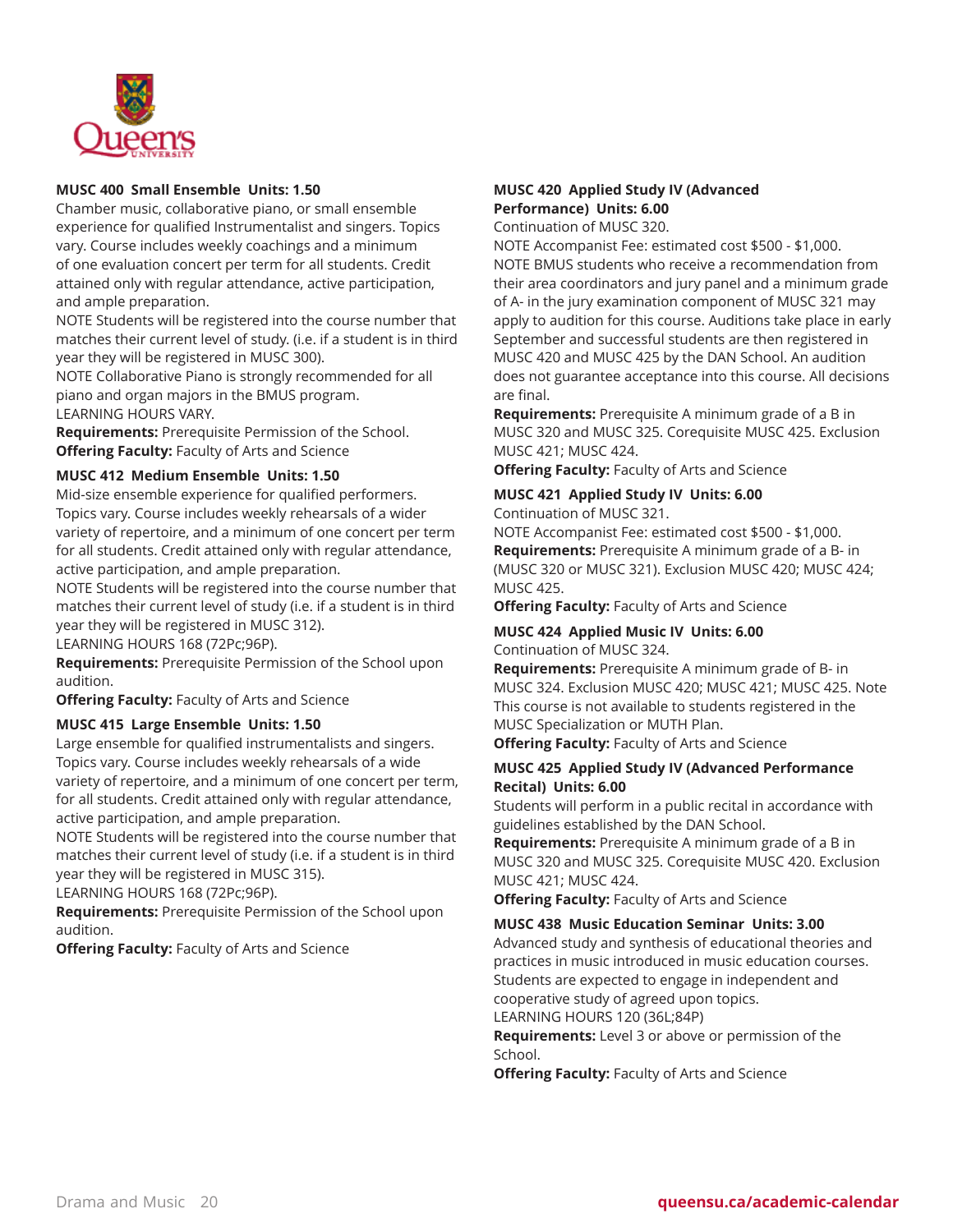

# **MUSC 443 Introduction to Schenkerian Analysis Units: 3.00**

The concepts and principles of a reductive/linear approach to the analysis of music named after its first proponent, Heinrich Schenker. Both theoretical and practical applications are studied.

LEARNING HOURS 126 (36S;90P).

**Requirements:** Prerequisite MUSC 293. **Offering Faculty:** Faculty of Arts and Science

# **MUSC 445 Topics in Advanced Analysis Units: 3.00**

Intensive study of a particular style or method of analysis, usually of a specific musical genre.

LEARNING HOURS 126 (36S;12O;78P).

**Requirements:** Prerequisite MUSC 392 or permission of the School.

**Offering Faculty:** Faculty of Arts and Science

# **MUSC 446 Advanced Analysis of 20th-Century Music Units: 3.00**

Advanced study of an aspect of organization in 20th-century music through analysis of the repertoire and analytical readings.

LEARNING HOURS 126 (36S;12O;78P).

**Requirements:** Prerequisite MUSC 392 or permission of the School.

**Offering Faculty:** Faculty of Arts and Science

# **MUSC 451 Acoustic Composition Units: 3.00**

A continuation of MUSC 351, MUSC 354.

NOTE In addition to the prerequisites, students must submit a portfolio of compositions to the Dan School Office by the last day of classes in the Winter Term. Admission is determined through evaluation of portfolios by a Faculty jury. Submission of a portfolio does not guarantee admission.

**Requirements:** Prerequisite MUSC 351 or MUSC 354. **Offering Faculty:** Faculty of Arts and Science

# **MUSC 452 Electroacoustic Composition Units: 3.00**

A continuation of MUSC 352, MUSC 355.

NOTE Students must submit in writing to the Dan School Office their request to apply for this course by the last day of classes in the Winter Term.

**Requirements:** Prerequisite (MUSC 352 or MUSC 355 or MUSC 356) and permission of the School. **Offering Faculty:** Faculty of Arts and Science

# **MUSC 454 Acoustic Composition Units: 6.00**

A continuation of MUSC 351, MUSC 354.

NOTE In addition to the prerequisites, students must submit a portfolio of compositions to the Dan School Office by the last day of classes in the Winter Term. Admission is determined through evaluation of portfolios by a Faculty jury. Submission of a portfolio does not guarantee admission.

LEARNING HOURS 264 (24I;240P).

**Requirements:** Prerequisite MUSC 351 or MUSC 354. **Offering Faculty:** Faculty of Arts and Science

# **MUSC 455 Electroacoustic Composition Units: 6.00**

A continuation of MUSC 352, MUSC 355. NOTE Students must submit in writing to the Dan School Office their request to apply for this course by the last day of classes in the Winter Term.

**Requirements:** Prerequisite (MUSC 352 or MUSC 355 or MUSC 356) and permission of the School. **Offering Faculty:** Faculty of Arts and Science

**MUSC 470 Topics in Music Education I Units: 3.00** Seminars offered by faculty related to their music education research/interests. Content varies year to year. See departmental brochure for further details.

**Requirements:** Level 3 or above or permission of the School.

**Offering Faculty:** Faculty of Arts and Science

# **MUSC 471 Hip Hop and the Politics of Knowledge Units: 3.00**

This course analyzes hip hop as theories and systems of knowledge that can re-shape oppressive values, to think and to move toward freedom. By centering the sounds and technologies that artists use to create rap music, in conversation with the philosophies of radical Black traditions, we will explore complex resistance narratives that refuse to relegate Black popular cultures to commodified bodies and lyrics.

LEARNING HOURS 114 (36S;78P).

**Requirements:** Prerequisite MUSC 271 or MUTH 375 or (Level 3 or above and registration in a DEVS Plan). **Offering Faculty:** Faculty of Arts and Science

**MUSC 475 Special Topics in Music I Units: 3.00**

An intensive analysis of a particular topic within a specific area of music: ethnomusicology, musicology or theory/ analysis. Details regarding specific topics will be available from Dan School of Drama and Music on an annual basis. **Requirements:** Prerequisite Level 3 or above and permission of the School.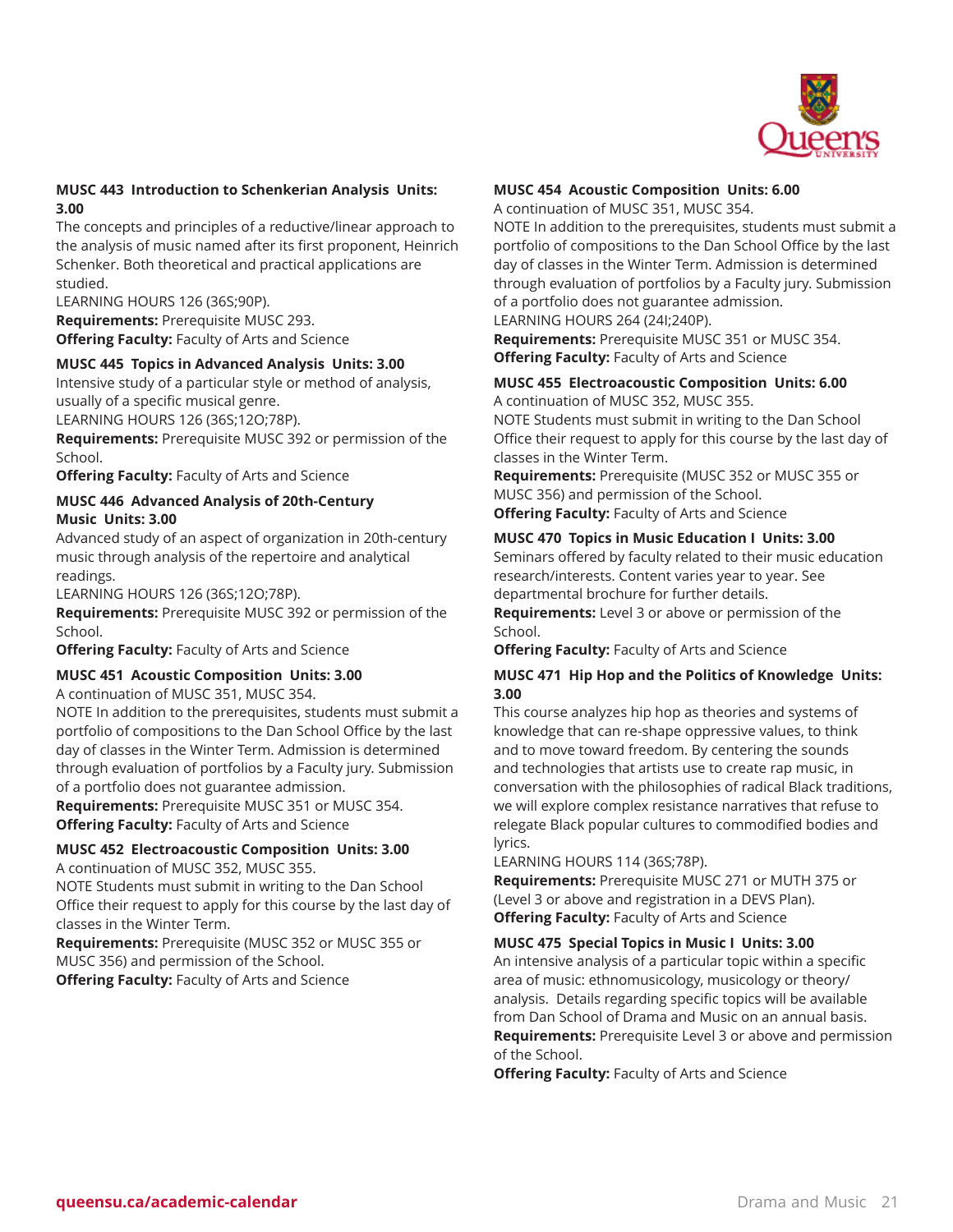

# **MUSC 476 Special Topics in Music II Units: 3.00**

An intensive analysis of a particular topic within a specific area of music: ethnomusicology, musicology or theory/ analysis. Details regarding specific topics will be available from Dan School of Drama and Music on an annual basis. **Requirements:** Prerequisite Level 3 or above and permission of the School.

**Offering Faculty:** Faculty of Arts and Science

# **MUSC 477 Special Topics in Music III Units: 3.00**

An intensive analysis of a particular topic within a specific area of music. Topics vary by year.

LEARNING HOURS 120 (24S;12G;24O;60P).

**Requirements:** Prerequisite Level 3 or above and permission of the School.

**Offering Faculty:** Faculty of Arts and Science

# **MUSC 480 Genre Studies Units: 3.00**

An intensive study of the development of a particular musical genre. Emphasis will be placed on the analysis of significant contributions to the genre and the place of the genre in the total cultural milieu of a given period. Content varies from year to year.

LEARNING HOURS 127 (36L;91P).

**Requirements:** Prerequisite MUSC 293 and ([MUSC 210 or MUSC 211] or [MUSC 203 or MUSC 204 or MUSC 205]) or permission of the School.

**Offering Faculty:** Faculty of Arts and Science

# **MUSC 481 Composer Studies Units: 3.00**

A detailed examination of the life, times and works of a particular composer. Content varies from year to year. LEARNING HOURS 127 (36L;91P).

**Requirements:** Prerequisite MUSC 293 and ([MUSC 210 or MUSC 211] or [MUSC 203 or MUSC 204 or MUSC 205]) or permission of the School.

**Offering Faculty:** Faculty of Arts and Science

# **MUSC 486 Area Studies in Ethnomusicology Units: 3.00**

An intensive study of a specific music culture or theoretical approach to the study of music (broadly conceived). **Requirements:** Prerequisite Level 3 and above. **Offering Faculty:** Faculty of Arts and Science

# **MUSC 490 Gender and Popular Music Units: 3.00**

In this course we explore gender, sexuality and performativity in Western popular music with an emphasis on musical technologies, musical consumption practices, and sonic and visual texts. A range of musical genres will be covered with a particular emphasis on rock, pop, country, rap, and R and B. NOTE Not open to students who previously have taken Gender and Popular Music as a special topics course (MUSC 475, Special Topics in Music I).

LEARNING HOURS 120 (36S;12O;72P).

**Requirements:** Prerequisite Level 3 or above. Exclusion MUSC 475 (Topic Title: Gender and Popular Music - 2013/14 to 2016/17).

**Offering Faculty:** Faculty of Arts and Science

# **MUSC 491 Music and Mass Media Units: 3.00**

In this course we explore both how we consume sound and music within a range of media (film, television, radio), and where we consume it (homes, elevators, gyms, grocery stores) in order to help educators think critically about the functions and effects of sound and music in everyday environments.

NOTE Not open to students who previously have taken Music and Mass Media as a special topics course (MUSC 470, Topics in Music Education I).

LEARNING HOURS 120 (36S;12O;72P).

**Requirements:** Prerequisite Level 3 or above. Exclusion MUSC 470 (Topic Title: Music and Mass Media - 2011/12 to 2014/15).

**Offering Faculty:** Faculty of Arts and Science

# **MUSC 500 Honours Thesis Units: 6.00**

A substantive research project in music on a topic of the student's choice, completed under the supervision of a faculty member.

NOTE MUTH 380 is recommended as a prerequisite for bibliographic and qualitative projects. MUTH 387 is recommended for quantitative projects.

EQUIVALENCY MUSC 592.

LEARNING HOURS 220 (36I;184P).

**Requirements:** Prerequisite Level 4 or above and registration in a MUSC Major Plan and permission of the School. Corequisite (MUTH 380 or MUTH 387). Exclusion MUSC 592. **Offering Faculty:** Faculty of Arts and Science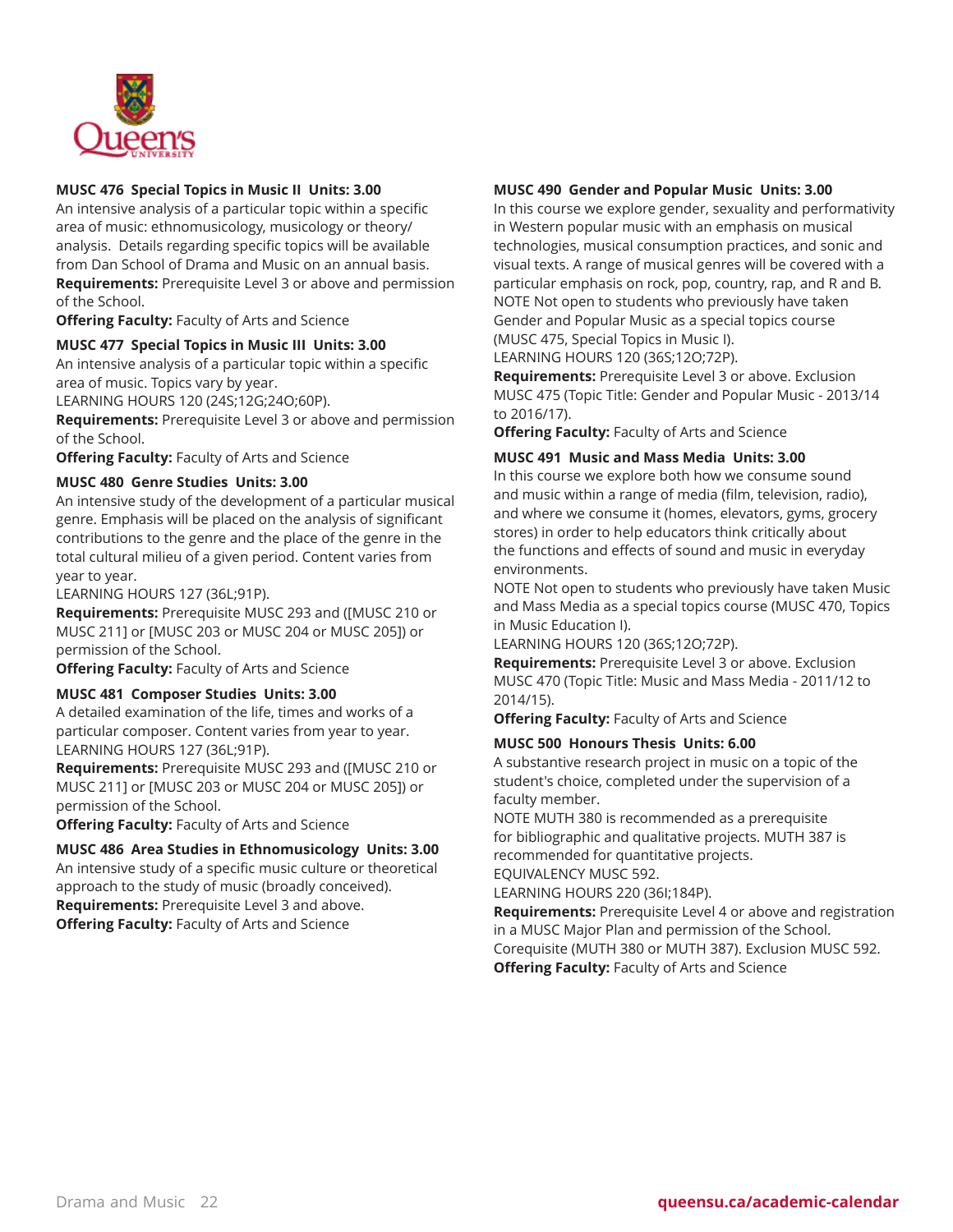

# **MUSC 501 Directed Special Study Units: 3.00**

Advanced supervised study in music research. NOTE In addition to the prerequisites indicated, the School may require a grade of A- in any MUSC course relevant to the subject of study.

EQUIVALENCY MUSC 473, MUSC 474. LEARNING HOURS 110 (18I;92P).

**Requirements:** Prerequisite Level 4 or above and a GPA of 3.50 in MUSC and permission of the School. Exclusion MUSC 473; MUSC 474.

**Offering Faculty:** Faculty of Arts and Science

**MUSC 594 Independent Study Units: 3.00 Offering Faculty:** Faculty of Arts and Science

**MUSC 595 Independent Study Units: 6.00 Offering Faculty:** Faculty of Arts and Science

# **Music Theatre (MUTH)**

# **MUTH 110 The Republic to Rationalism: History, Arts, and Performance l Units: 3.00**

An introduction to Western music, theatre, art, and literature in historical and global perspective, focusing on drama and music to place artistic creation between 400 BCE-1750 CE in a social and political chronological framework. We will explore Mediterranean Antiquity, European Medievalism, Global Early Modernity, and the European Baroque, weaving in questions of historiography and cultural exchange. LEARNING HOURS 114 (36L;36O;42P).

**Requirements:** Prerequisite None. **Offering Faculty:** Faculty of Arts and Science

# **MUTH 111 Listening to Revolutions: History, Arts, and Performance ll Units: 3.00**

An introduction to the study of Western music, theatre, fine art, and literature in historical and global perspective. Using drama and music as a focal point, this interdisciplinary course will place artistic creation in a social, philosophical, and political chronological framework. Key periods include European Romanticism, Modernism, and Popular Culture. NOTE Also offered at the Bader International Studies Centre, Herstmonceux. Learning Hours may vary.

LEARNING HOURS 114 (36L;36O;42P).

**Requirements:** Prerequisite None. **Offering Faculty:** Faculty of Arts and Science

# **MUTH 160 Music Theatre Ensemble Units: 1.50**

Performance experience for qualified musicians in a staged vocal ensemble. Topics include musical theatre, opera, or other ensemble formats combining voice and drama. NOTE Placement is made at the discretion of the School based on an audition or other criteria.

NOTE Students will be registered into the course number that matches their current level of study. (i.e: if a student is in third year they will be registered in MUTH 360).

LEARNING HOURS 168 (72Pc;24G;72P) **Offering Faculty:** Faculty of Arts and Science

# **MUTH 201 Sex and Violence in Performance Units: 3.00**

This course is structured around a series of case studies of particular moments in the history of the representation of sex and violence in dramatic and musical performances. NOTE Only offered online. Consult Arts and Science Online. LEARNING HOURS 120 (60O;60P).

**Requirements:** Prerequisite Level 2 or above or registration in the MUTH Plan.

**Offering Faculty:** Faculty of Arts and Science

# **MUTH 210 Physiology and Production of the Voice Units: 3.00**

A study of vocal techniques including Legitimate in the Golden Age of Musical Theatre to Belt/Mixed Belt in contemporary musicals and popular music culture, and Classical/Operatic styles. The course incorporates current research in the functional utility of breath and sound production and an emphasis on the application of practical singing/listening.

NOTE BMUS voice majors are encouraged to take this course and may enrol without the prerequisite through the School. LEARNING HOURS 120 (24S;12G;84P).

**Requirements:** Prerequisite MUSC 180 or MUSC 280 or registration in a MUTH Plan or permission of the School based on previous singing experience.

**Offering Faculty:** Faculty of Arts and Science

# **MUTH 211 Dance for Music Theatre Units: 3.00**

A continuation of dance, movement and performance techniques developed in previous instruction. This course will include the study of the creation of choreography for ensemble members. Students will learn to choreograph a musical theatre piece with a proper historical context, technique, and relationship to appropriate text.

NOTE Students with previous intermediate private dance experience, including through Queen's clubs, are encouraged to request permission to enrol.

LEARNING HOURS 120 (36S;18G;66P).

**Requirements:** Prerequisite Registration in a MUTH plan or permission of the School.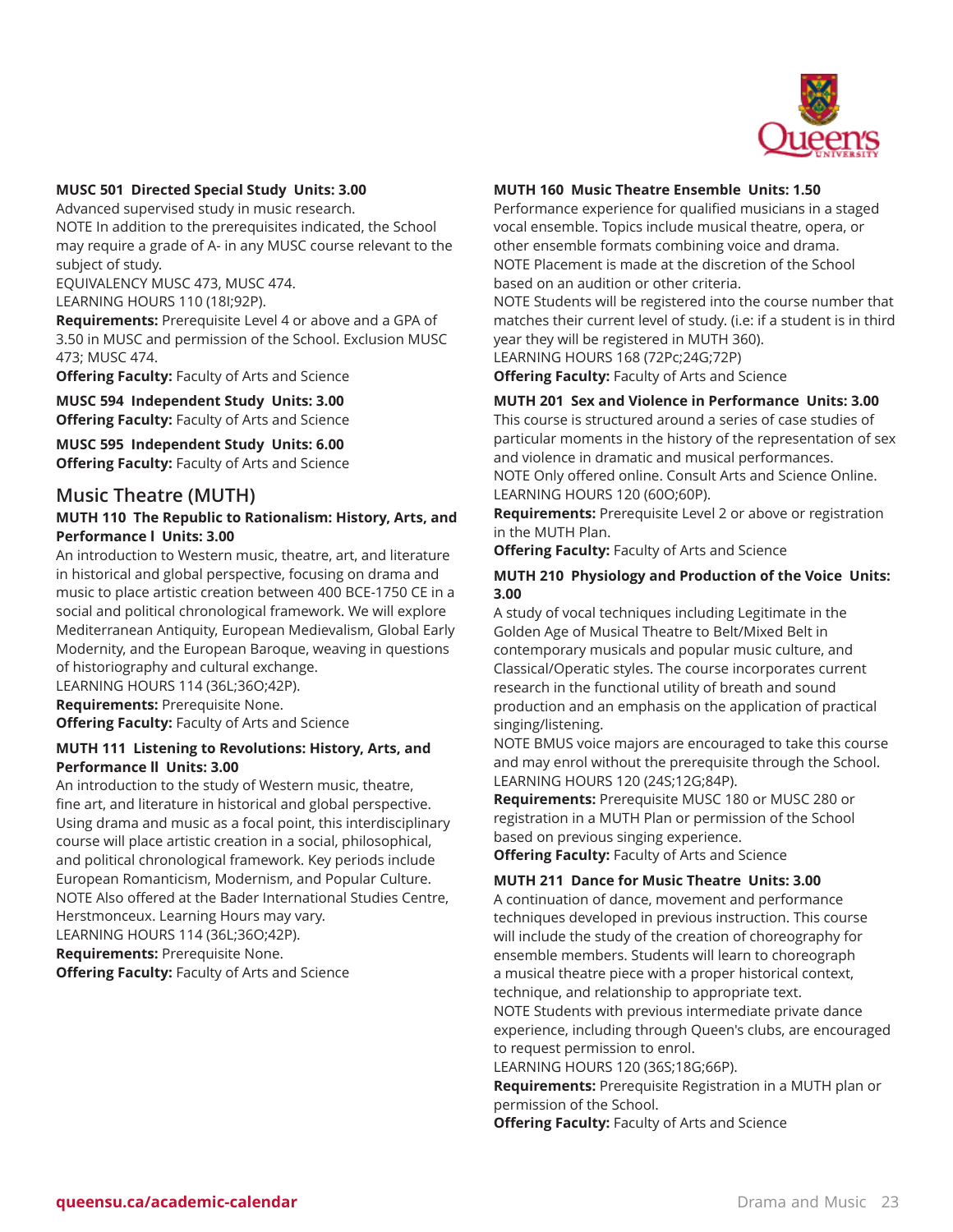

# **MUTH 231 Musical Theatre Units: 3.00**

An examination of the major trends in musical theatre production and theory since the 19th century, exploring the work of important composers and lyricists and the structure of musical theatre works.

LEARNING HOURS 120 (36S;84P).

**Requirements:** Prerequisite (Level 2 or above and registration in a DRAM, MUSC or MUTH Plan) or permission from the School. Equivalency DRAM 216. **Offering Faculty:** Faculty of Arts and Science

**MUTH 232 Opera Units: 3.00**

An introduction to opera through the study of selected works from the Baroque era to the 20th century. Equal attention will be paid to literary, musical, and visual aspects. LEARNING HOURS 120 (36L;84P)

**Offering Faculty:** Faculty of Arts and Science

# **MUTH 240 Digital Disruption in the Creative and Performing Arts Units: 3.00**

With so many digital disruptions and new intermediaries affecting the way creative works are conceived, created, distributed, and consumed, this course explores a range of impacts on the entertainment sector, inspired by the Internet, digital convergence, and mass adoption of mobile and social consumer technologies.

LEARNING HOURS 120 (12L;48O;60P). **Requirements:** Prerequisite None. **Offering Faculty:** Faculty of Arts and Science

# **MUTH 245 Topics in Music Theatre Units: 3.00**

An exploration of a specific topic or skill set in Music Theatre. LEARNING HOURS 120 (12L;48O;60P)

**Requirements:** Prerequisite Level 2 or above or registration in the MUTH Plan.

**Offering Faculty:** Faculty of Arts and Science

# **MUTH 247 Music Theatre Practicum Units: 1.50**

A credit/non-credit practicum for 48 hours of extra-curricular work in music theatre related fields, including departmental productions.

LEARNING HOURS 120(36I;84P)

**Requirements:** Prerequisite Level 2 or above and registration in a (COCA, DRAM, STSC/MAPP, MUSC or MUTH Plan). Exclusion DRAM 247; MUSC 247.

**Offering Faculty:** Faculty of Arts and Science

# **MUTH 250 Structures of Music Theatre Units: 3.00**

An introduction to the building blocks of music theatre, including music, book/libretto, staging, choreography, and voice. Drawing on examples from opera, operetta, musical theatre, cabaret, avant-garde, and vaudeville, and engaging in multi-media and live documents, students will delve deeply into questions about how music theatre works.

NOTE Transportation/Live Performance: estimated cost \$100. LEARNING HOURS 120 (36L;12O;72P).

**Requirements:** Prerequisite None. **Offering Faculty:** Faculty of Arts and Science

# **MUTH 251 Issues in Music Theatre Units: 3.00**

An introduction to the ways that vaudeville, cabaret, operetta, opera, and musical theatre serve as multi-layered sites of political consequence. By placing these works in dialogue with studies in race, cultural politics, queerness, disability, and aesthetics, students will understand music theatre's potential for intervention in our world.

NOTE Transportation/Live Performance: estimated cost \$100. LEARNING HOURS 120 (36L12O;72P).

**Requirements:** Prerequisite None. **Offering Faculty:** Faculty of Arts and Science

# **MUTH 260 Music Theatre Ensemble Units: 1.50**

Performance experience for qualified musicians in a staged vocal ensemble. Topics include musical theatre, opera, or other ensemble formats combining voice and drama. NOTE Placement is made at the discretion of the School based on an audition or other criteria.

NOTE Students will be registered into the course number that matches their current level of study. (i.e: if a student is in third year they will be registered in MUTH 360).

LEARNING HOURS 168 (72Pc;24G;72P) **Offering Faculty:** Faculty of Arts and Science

# **MUTH 271 Medieval Literature in the Performing Arts Units: 3.00**

A seminar course devoted to the exploration of a range of drama and music from the Medieval period in England. Students will examine documentation from both religious and secular traditions and their context within society. NOTE: Only offered at the BISC

Equivalency DRAM 271/3.0

LEARNING HOURS 120 (36S;24Oc;60P)

**Requirements:** Prerequisite Level 2 or above or registration in the MUTH Plan. Equivalency DRAM 271. **Offering Faculty:** Faculty of Arts and Science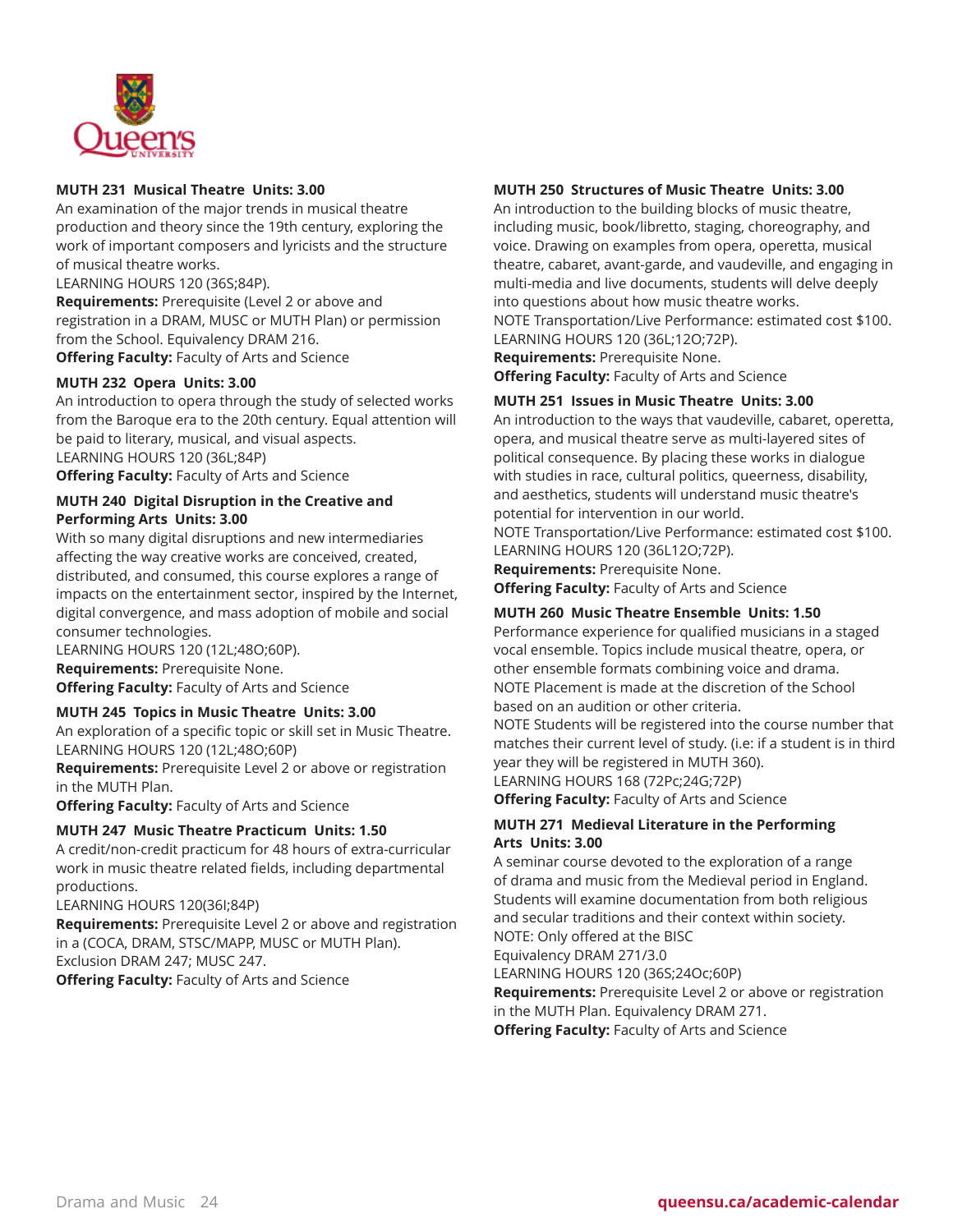

# **MUTH 310 Dancer-Singer in Music Theatre Units: 3.00**

An applied course integrating advanced-level singing, dancing and movement techniques, choreography, devising, and other creative applications in music theatre scenes. Through written assignments and performance, students prepare and perform scenes that integrate the work of the composer, lyricist, and book writer.

NOTE Students with previous singing and advanced private dance class experience, including through Queen's clubs, are encouraged to request permission.

LEARNING HOURS 120 (24S;12G;84P).

**Requirements:** Prerequisite Registration in a MUTH plan or (3.0 units from MUSC 120; MUSC 121; MUSC 124; MUSC 180; MUSC 280; MUTH 210) and MUTH 211 or permission of the School.

**Offering Faculty:** Faculty of Arts and Science

#### **MUTH 320 Song Interpretation Units: 3.00**

Preparation and examination of selected Lieder, music theatre, and/or opera aria repertoire in duo form for singers and pianists. Aspects of interpretation and execution of each performance will be discussed by instructors, with additional input from class participants.

NOTE A previous course in keyboard accompaniment or fluency in sight-reading is highly recommended for pianists taking this course.

LEARNING HOURS 108 (36G;72P).

**Requirements:** Prerequisite Level 3 or above and (MUSC 121 or MUSC 124 or MUTH 210).

**Offering Faculty:** Faculty of Arts and Science

# **MUTH 329 Topics in Music Theatre Units: 3.00**

An intensive study of a particular topic within the area of Music Theatre.

LEARNING HOURS 120 (36S;24O;60P).

**Requirements:** Prerequisite (Level 3 or above and registration in DRAM, MUSC or MUTH Plan) or permission of the School.

**Offering Faculty:** Faculty of Arts and Science

#### **MUTH 331 Music Direction for Music Theatre Units: 3.00**

Theatrical knowledge and practical application of skills required for music direction in Music Theatre, including musical theatre, opera, song cycles, reviews, cabarets, concerts, proof of concepts, and workshopped productions. Students will develop transferable skills to work as a music director across performance genres.

LEARNING HOURS 120 (12L;24Pc;12O;72P).

**Requirements:** Prerequisite (Level 3 or above and registration in a COCA, DRAM, MAPP, MUSC or MUTH Plan) or permission of the School. Exclusion MUTH 329 (Topic Title: Musical Direction - Winter 2020). Equivalency MUSC 373. **Offering Faculty:** Faculty of Arts and Science

#### **MUTH 332 Opera Performance Units: 3.00**

Exploration and discussion of historical and contemporary performances as well as theories of acting, character development, staging and other topics related to Opera performance. Knowledge will be applied and expanded through live performance of scenes from the repertoire. Course may focus on a specific work, composer, or theme. NOTE Students enrolling in this course should have previous classical singing experience.

LEARNING HOURS 120 (12L;24Lb;84P). **Requirements:** Prerequisite Level 3 or above. **Offering Faculty:** Faculty of Arts and Science

# **MUTH 333 Music Theatre Creation Lab Units: 3.00**

An exploration of the varied components of Music Theatre creation through the practical application of writing, designing and publicly performing short, original music theatre scenes. Students will work in small groups to create all aspects of the original scenes including script, lyrics, music, staging, sets, costumes and promotion.

LEARNING HOURS 120 (36L;24GL;60P).

**Requirements:** Prerequisite (Level 3 and registration in a DRAM, MUSC or MUTH Plan) or permission of the School. **Offering Faculty:** Faculty of Arts and Science

#### **MUTH 340 Arts Professionalism Units: 3.00**

An introduction to the principles and skills necessary for a successful career in the arts centered around business aspects as well as important facets of professionalism required in today's arts fields. Topics may include business practices, concert planning, grant writing, promotion and publicity, and the role of supporting professionals. LEARNING HOURS 120 (36L;24O;60P).

**Requirements:** Prerequisite Level 3 or above and registration in a ARTF, ARTH, DRAM, FILM, MAPP, MUSC or MUTH Plan. Exclusion DRAM 319 (Fall 2016). Equivalency MUSC 340. **Offering Faculty:** Faculty of Arts and Science

# **MUTH 360 Music Theatre Ensemble Units: 1.50**

Performance experience for qualified musicians in a staged vocal ensemble. Topics include musical theatre, opera, or other ensemble formats combining voice and drama. NOTE Placement is made at the discretion of the School based on an audition or other criteria.

NOTE Students will be registered into the course number that matches their current level of study. (i.e: if a student is in third year they will be registered in MUTH 360).

LEARNING HOURS 168 (72Pc;24G;72P)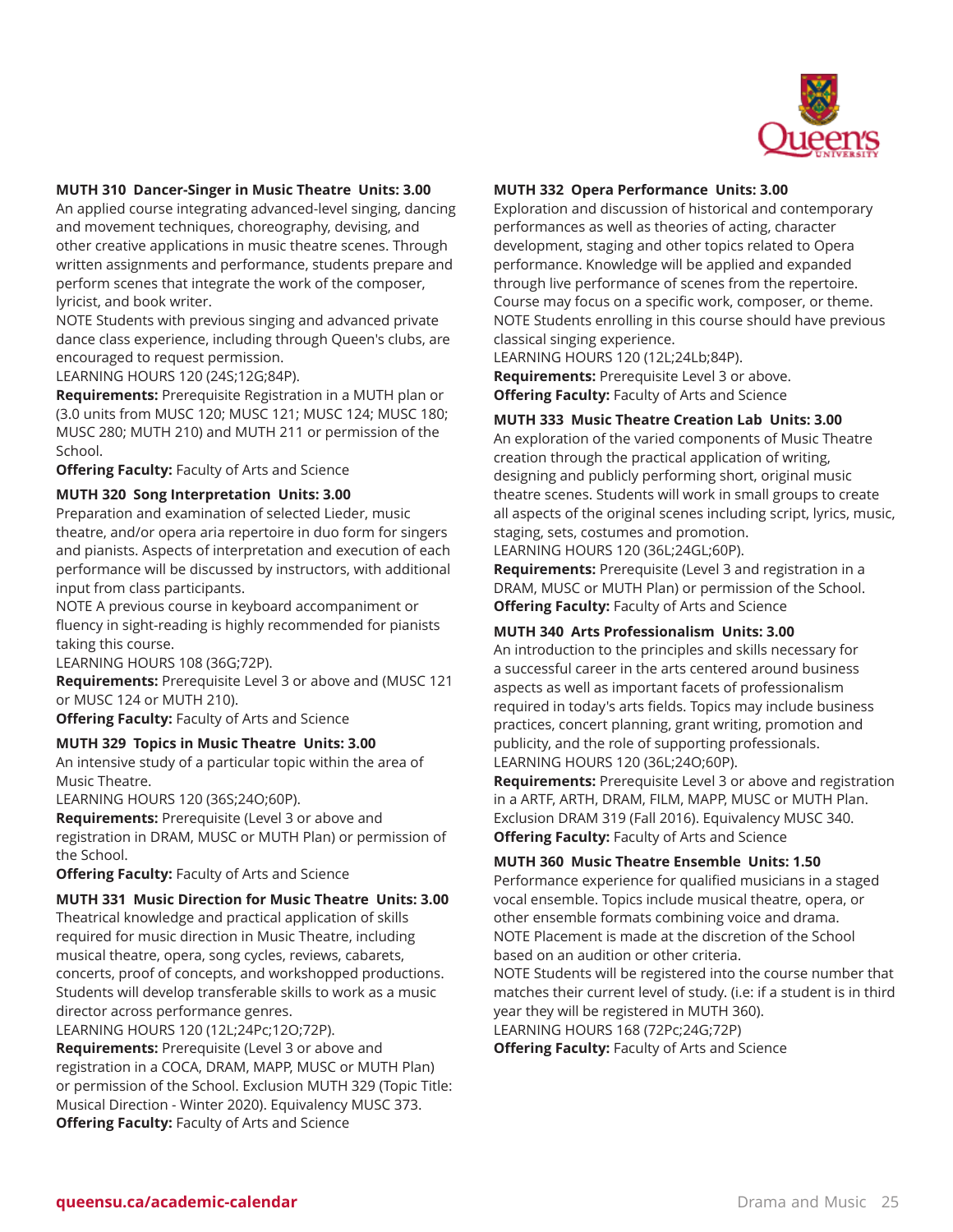

# **MUTH 375 Theatre and Music of Africa and the Diaspora Units: 3.00**

An exploration of traditional African cultural forms including music, storytelling, mask work, and dance and how those roots are the foundation of contemporary music and theatre from Africa and the African Diaspora.

LEARNING HOURS 120 (36L;12O;72P).

**Requirements:** Prerequisite Level 3 or above. Exclusion MUTH 329 (Topic Title: Theatre and Music of Africa and the African Diaspora - Fall 2020).

**Offering Faculty:** Faculty of Arts and Science

# **MUTH 380 Research Methods in Performing Arts Units: 3.00**

Further development of research skills from foundational courses, investigating bibliographic, archival, ethnographic, and embodied research methodologies. Other topics include critical theories, ethical considerations, and issues of representation.

LEARNING HOURS 120 (36S;36O;48P).

**Requirements:** Prerequisite Level 3 or above. Exclusion MUSC 385; MUSC 386.

**Offering Faculty:** Faculty of Arts and Science

#### **MUTH 387 Research Methods in Performing Arts Education Units: 3.00**

The course examines research and research methodologies that underpin the discipline.

LEARNING HOURS 120 (36G;12O;72P).

**Requirements:** Prerequisite Level 3 or above and registration in a DRAM, MUSC or MUTH Plan.

**Offering Faculty:** Faculty of Arts and Science

# **MUTH 395 Internship Units: 3.00**

Students can apply to undertake a practical internship in music theatre.

NOTE Students will be given a grade of Pass/Fail for work done.

LEARNING HOURS 120 (96Oc;24P).

**Requirements:** Prerequisite Level 3 or above and registration in a DRAM, MUSC, or MUTH Plan and a cumulative GPA of 2.90 or higher and permission of the School. Exclusion DRAM 395; FILM 395; MAPP 395; MUSC 395; MUTH 396. **Offering Faculty:** Faculty of Arts and Science

# **MUTH 396 Internship Units: 6.00**

Students can apply to undertake a practical internship in music theatre.

NOTE Students will be given a grade of Pass/Fail for work done.

LEARNING HOURS 240 (192Oc;48P)

**Requirements:** Prerequisite Level 3 or above and registration in a DRAM, MUSC, or MUTH Plan and a cumulative GPA of 2.90 or higher and permission of the School. Exclusion DRAM 395; FILM 395; MAPP 395; MUSC 395; MUTH 395. **Offering Faculty:** Faculty of Arts and Science

# **MUTH 411 Dance Studies and Beyond Units: 3.00**

An examination of dance and movement studies through a variety of theoretical, historical and contextual modes of analysis.

LEARNING HOURS 120 (36L;12O;72P).

**Requirements:** Prerequisite Level 3 or above and registration in a COCA, DRAM, MAPP, MUSC or MUTH Plan. Exclusion MUSC 477 (Topic Title: Musical Motion).

**Offering Faculty:** Faculty of Arts and Science

# **MUTH 429 Topics in Music Theatre Units: 3.00**

An intensive study of a particular topic within the area of Music Theatre.

LEARNING HOURS 120 (36S;24O;60P).

**Requirements:** Prerequisite (Level 4 or above and registration in a DRAM, MUSC or MUTH Plan) or permission of the School.

**Offering Faculty:** Faculty of Arts and Science

# **MUTH 440 Selected Opera Designers Units: 3.00**

An analysis of selected opera designers focusing on the kinaesthetics of design for opera to reflect society. Emphasis is placed on the intersections of music with singing, and choreography and a dynamic visuality. LEARNING HOURS 120 (36L;84P).

**Requirements:** Prerequisite Level 4 and registration in a (COCA, DRAM, STSC/MAPP, MUSC or MUTH Plan). Exclusion

DRAM 419 (Topic Title: Opera Designers - 2017/18). **Offering Faculty:** Faculty of Arts and Science

**MUTH 460 Music Theatre Ensemble Units: 1.50**

Performance experience for qualified musicians in a staged vocal ensemble. Topics include musical theatre, opera, or other ensemble formats combining voice and drama. NOTE Placement is made at the discretion of the School based on an audition or other criteria.

LEARNING HOURS 168 (72Pc;24G;72P).

**Requirements:** Prerequisite Permission of the School upon audition.